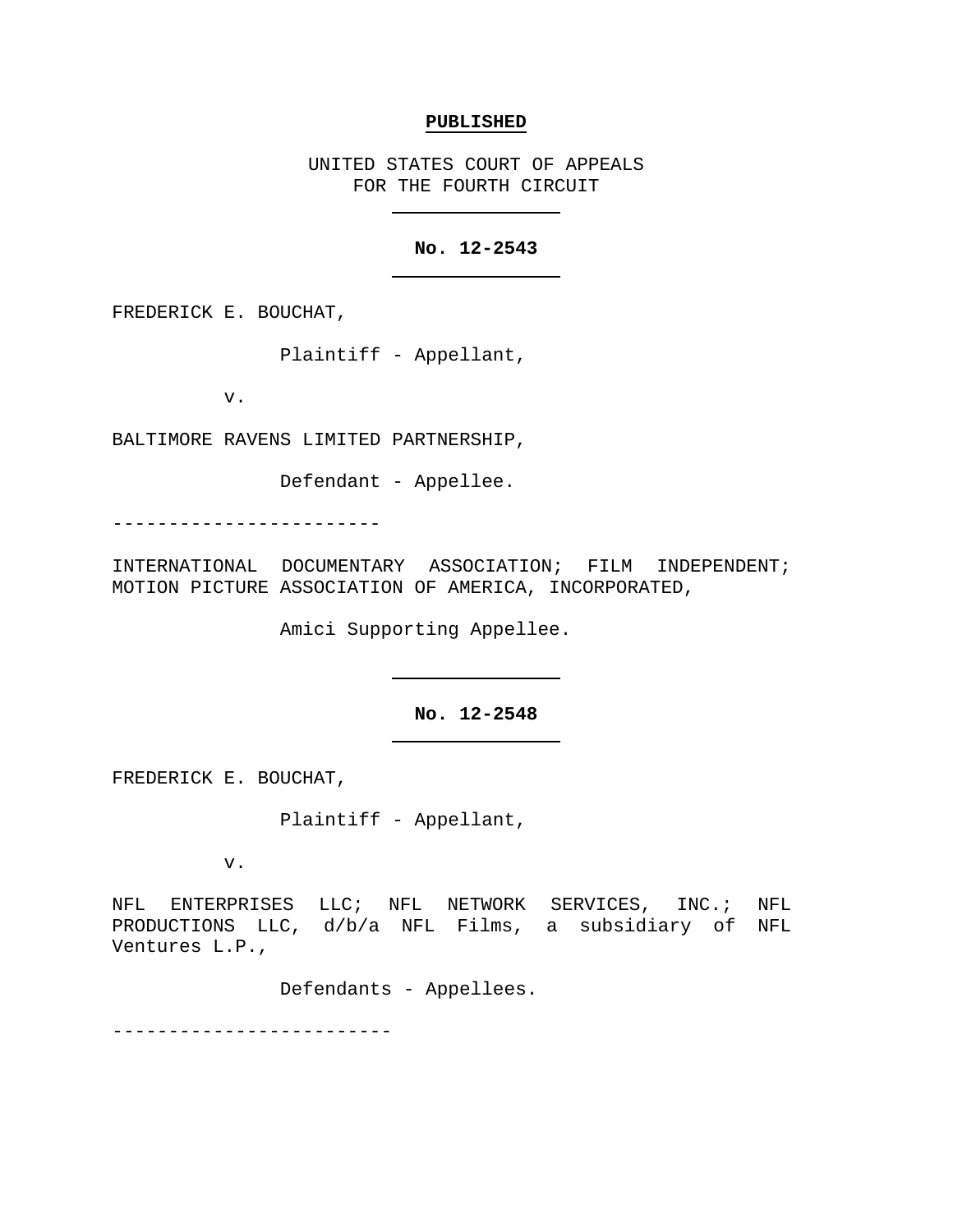INTERNATIONAL DOCUMENTARY ASSOCIATION; FILM INDEPENDENT; MOTION PICTURE ASSOCIATION OF AMERICA, INCORPORATED,

Amici Supporting Appellees.

Appeals from the United States District Court for the District of Maryland, at Baltimore. Marvin J. Garbis, Senior District Judge. (1:12-cv-01905-MJG; 1:12-cv-01495-MJG)

Argued: October 31, 2013 Decided: December 17, 2013

Before WILKINSON, DUNCAN, and DIAZ, Circuit Judges.

Affirmed by published opinion. Judge Wilkinson wrote the opinion, in which Judge Duncan and Judge Diaz joined.

**ARGUED:** Howard J. Schulman, SCHULMAN & KAUFMAN, LLC, Baltimore, Maryland, for Appellant. Robert Lloyd Raskopf, QUINN EMANUEL URQUHART & SULLIVAN, LLP, New York, New York, for Appellees. **ON BRIEF:** Marie J. Ignozzi, SCHULMAN & KAUFMAN, LLC, Baltimore, Maryland, for Appellant. Mark D. Gately, HOGAN LOVELLS US LLP, Baltimore, Maryland; Sanford I. Weisburst, Todd Anten, Rachel E. Epstein, QUINN EMANUEL URQUHART & SULLIVAN, LLP, New York, New York, for Appellees. Julie A. Ahrens, Timothy Greene, STANFORD LAW SCHOOL CENTER FOR INTERNET & SOCIETY, Stanford, California, for International Documentary Association, Motion Picture Association of America, Inc., and Film Independent, Amici Supporting Appellees.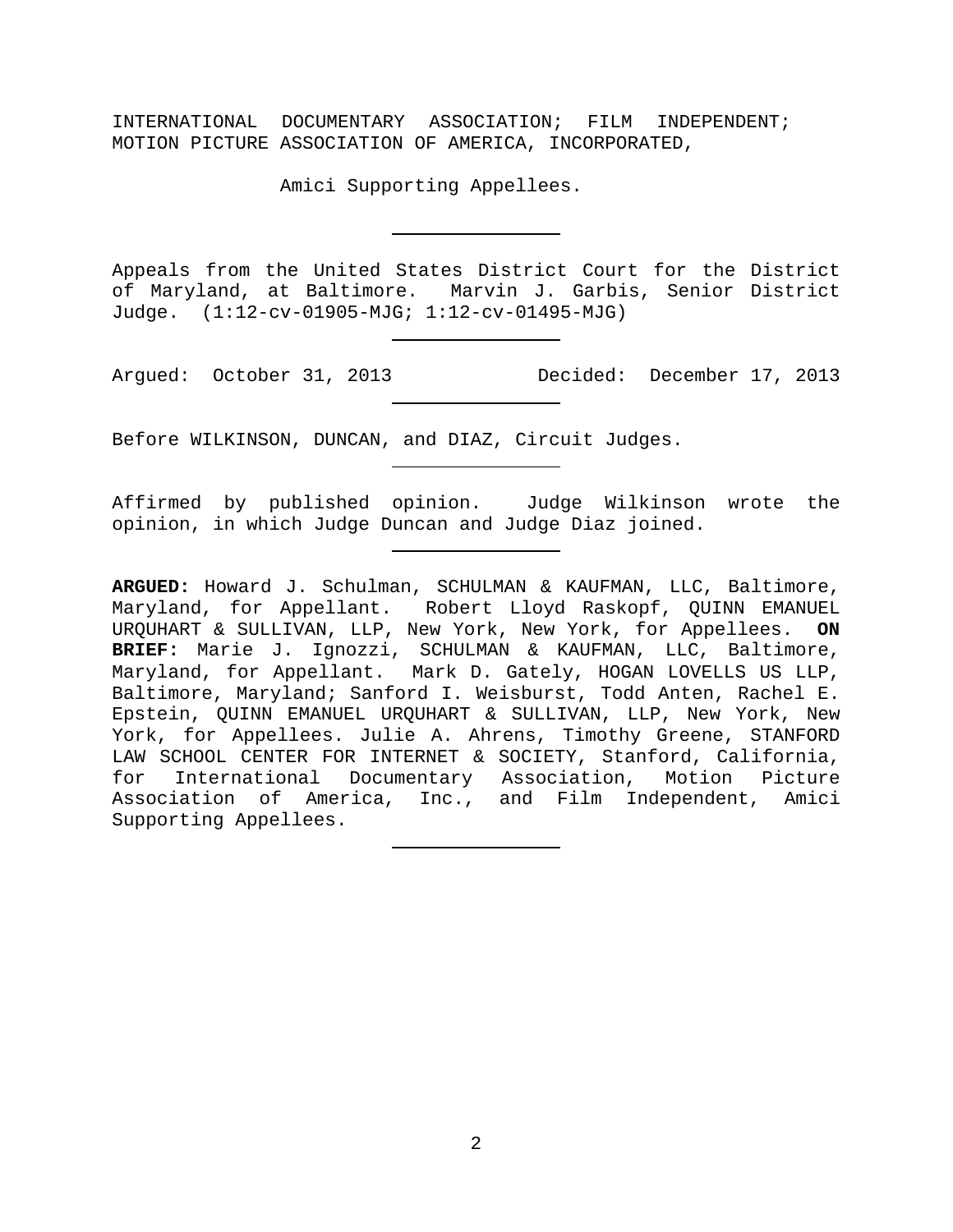WILKINSON, Circuit Judge:

This case presents the latest chapter in extensive litigation over the Baltimore Ravens "Flying B" logo. Frederick Bouchat challenges the National Football League's use of the logo in three videos featured on its television network and various websites, as well as the Baltimore Ravens' display of images that include the logo as part of exhibits in its stadium "Club Level" seating area. The district court found that the defendants' use of the Flying B logo in both settings was fair and therefore did not infringe Bouchat's copyright. We affirm. Any other result would visit adverse consequences not only upon filmmaking but upon visual depictions of all sorts.

# I.

In June 1996, months before the beginning of the Baltimore Ravens' inaugural season, the organization unveiled the Flying B logo as its symbol. The logo featured a gold shield with a purple "B" at its center and purple wings extending from either side. Frederick Bouchat, the plaintiff and appellant here, noticed that the logo bore a strong resemblance to one he had created and provided to the chairman of the Maryland Stadium Authority months earlier, to be passed on to the Ravens franchise. Bouchat also requested compensation, assertedly of a nominal nature, in exchange for the Ravens' use of the logo.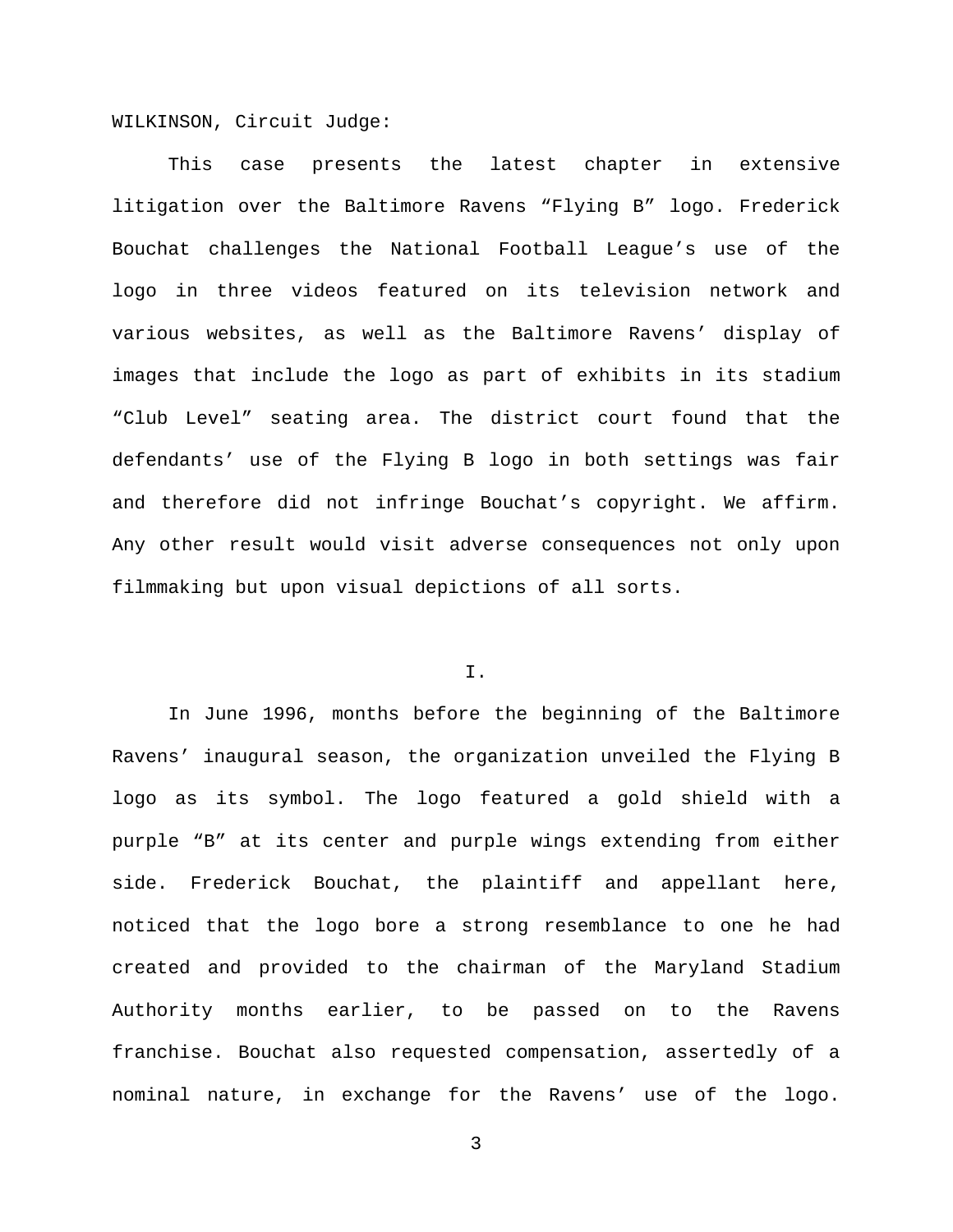Upon recognizing the logo, Bouchat obtained a copyright registration on his drawings but did not contact the Ravens at that time.

In May of 1997, after the Ravens had played their first season, Bouchat filed his first lawsuit against the Ravens and a subsidiary of the National Football League ("NFL"), alleging that the Flying B logo infringed the copyright in three of his drawings. Ultimately, this court refused to set aside a jury's verdict that the defendants were liable as to one of the drawings. See Bouchat v. Baltimore Ravens, Inc., 241 F.3d 350, 353 & n.1, 357 (4th Cir. 2000) ("Bouchat I").

After the 1998 season, the Baltimore Ravens adopted a new logo (the "Raven Profile Logo") and no longer featured the Flying B on their uniforms and merchandise. We have subsequently issued three more decisions in lawsuits brought by Bouchat regarding the Flying B logo. See Bouchat v. Baltimore Ravens Football Club, Inc., 346 F.3d 514 (4th Cir. 2003) ("Bouchat II") (affirming a jury award of zero dollars for the original infringement); Bouchat v. Bon-Ton Dep't Stores, Inc., 506 F.3d 315, 328 (4th Cir. 2007) ("Bouchat III") (affirming a number of judgments in favor of NFL licensees that had used the Flying B logo because Bouchat was "precluded from obtaining actual damages against them"); Bouchat v. Baltimore Ravens Ltd. P'ship, 619 F.3d 301 (4th Cir. 2010) ("Bouchat IV") (finding that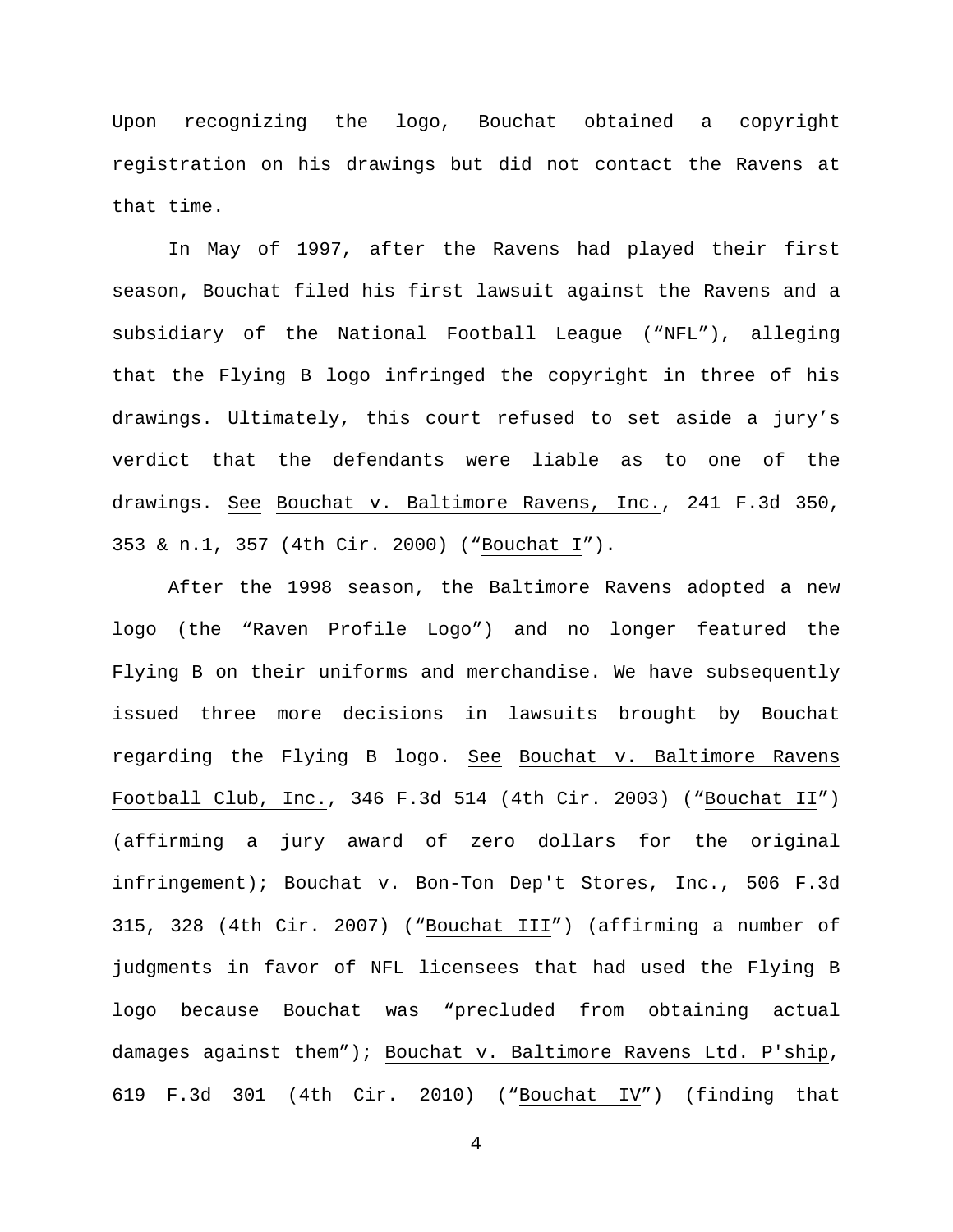footage of the Flying B logo in season highlight films and in a short video shown on the large screen during Ravens home games was not fair use, but that the Ravens' display of the logo in images in its corporate lobby was).

Bouchat commenced the suits currently before this court in May and June of 2012. He seeks to, inter alia, enjoin defendants from using the Flying B Logo incidentally in videos and photographs that were not at issue in Bouchat IV. Bouchat has alleged infringement in three videos that appeared on the NFL Network, as well as on the NFL.com or other websites. These videos feature fleeting and infrequent footage of the Flying B logo. He has also challenged the Ravens' use of pictures with the Flying B Logo in historical exhibits in the Club Level area of M&T Bank Stadium.

The district court found, on summary judgment, that the defendants' limited use of the Flying B logo qualified as fair use. For both the videos and the photograph displays, it applied each of the four fair use factors laid out in the copyright statute: (1) "the purpose and character of the use"; (2) "the nature of the copyrighted work"; (3) "the amount and substantiality of the portion used"; and (4) "the effect of the use upon the potential market for the copyrighted work." 17 U.S.C. § 107. For both the videos and the photos, the district court found that the first factor counseled in favor of fair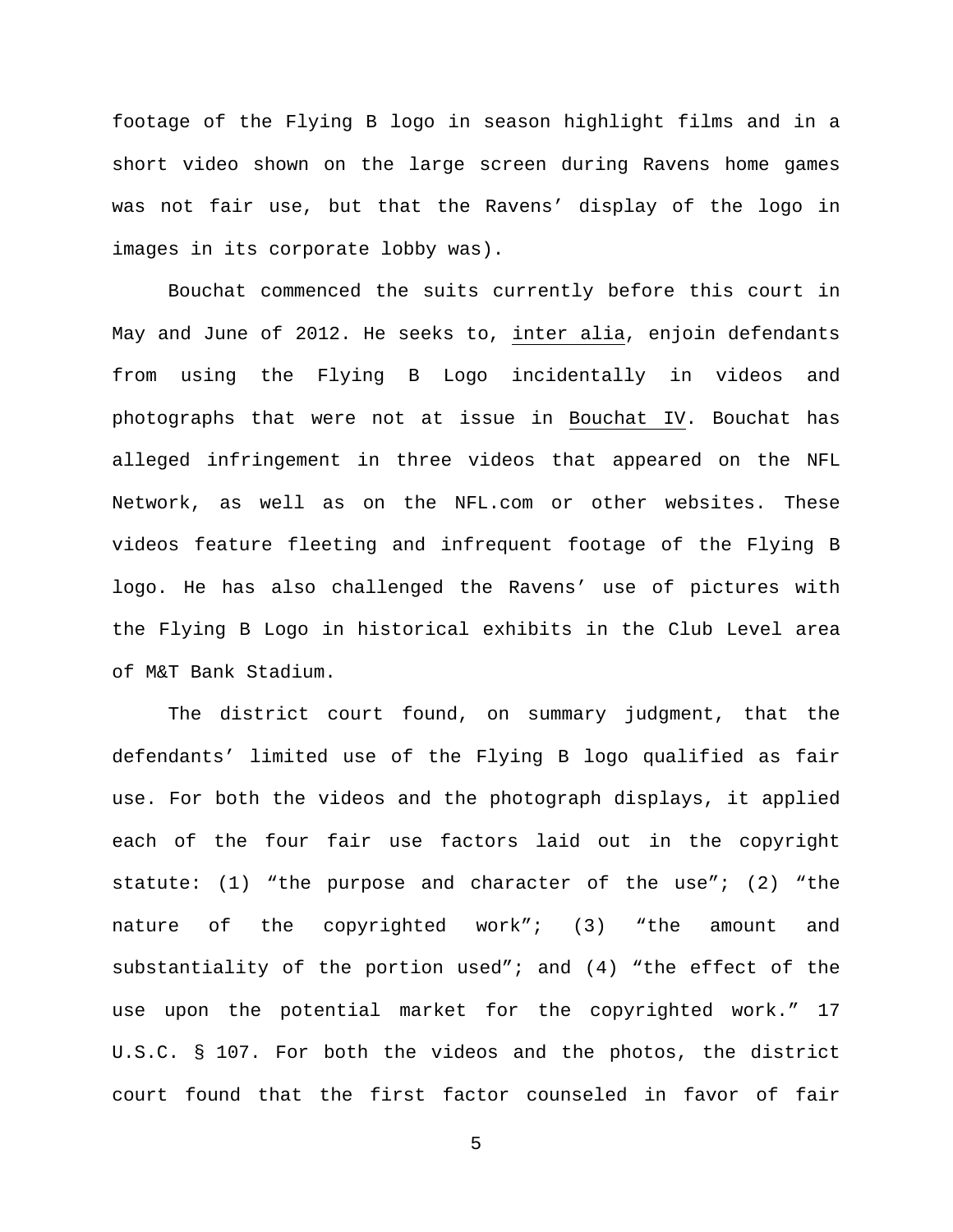use. In particular, the district court emphasized that the use of the logo was "transformative," which the Supreme Court has described as a use that "adds something new, with a further purpose or different character, altering the first with new expression, meaning, or message." Campbell v. Acuff-Rose Music, Inc., 510 U.S. 569, 579 (1994). Because of the substantially transformative nature of the uses, the second and third factors did not weigh against fair use. Discussing the fourth factor, the district court found that the use of the logo in the videos and displays was minimally commercial, and that the substantially transformative nature of the use offset any negative effect on the potential market for the Flying B logo.

The court then weighed the four factors together for both the videos and the displays, and determined that the first factor counseled strongly in favor of fair use, while the remaining factors were either neutral or militated only slightly against fair use. Consequently, it found the uses in both settings fair. This appeal followed.

## II.

The power over patent and copyright granted to Congress in Article I, Section 8 of the Constitution "is intended to motivate the creative activity of authors and inventors by the provision of a special reward, and to allow the public access to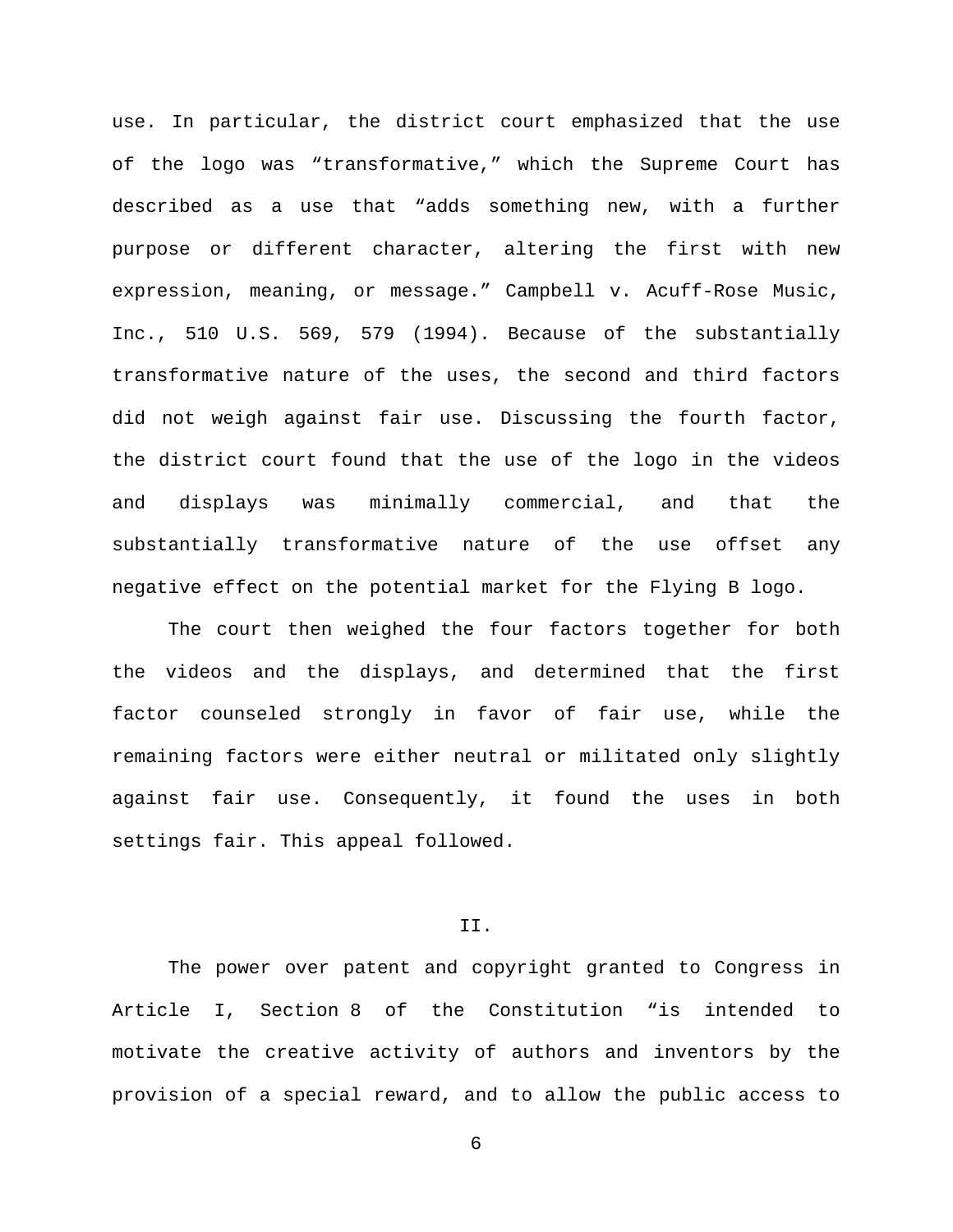the products of their genius after the limited period of exclusive control has expired." Sony Corp. of Am. v. Universal City Studios, Inc., 464 U.S. 417, 429 (1984). To effectuate this public benefit, § 106 of the Copyright Act grants "a bundle of exclusive rights to the owner of the copyright," including the rights "to publish, copy, and distribute the author's work." Harper & Row Publishers, Inc. v. Nation Enters., 471 U.S. 539, 546-47 (1985); see also 17 U.S.C. § 106. In order to vindicate the same "constitutional policy of promoting the progress of science and the useful arts" that underlies the Patent and Copyright Clause, courts developed the doctrine of fair use, which fosters new creation and innovation by limiting the ability of writers and authors to control the use of their works. Harper & Row, 471 U.S. at 549 (internal quotation marks omitted).

The Copyright Act of 1976 codified the fair use doctrine for the first time, creating § 107 as a statutory exception to the typical protections provided to copyright holders in § 106. Bouchat IV, 619 F.3d at 307 (citing Campbell v. Acuff-Rose Music, Inc., 510 U.S. 569, 576 (1994)). "Congress meant § 107 to restate the present judicial doctrine of fair use, not to change, narrow, or enlarge it in any way and intended that courts continue the common-law tradition of fair use adjudication." Campbell, 510 U.S. at 577 (internal quotation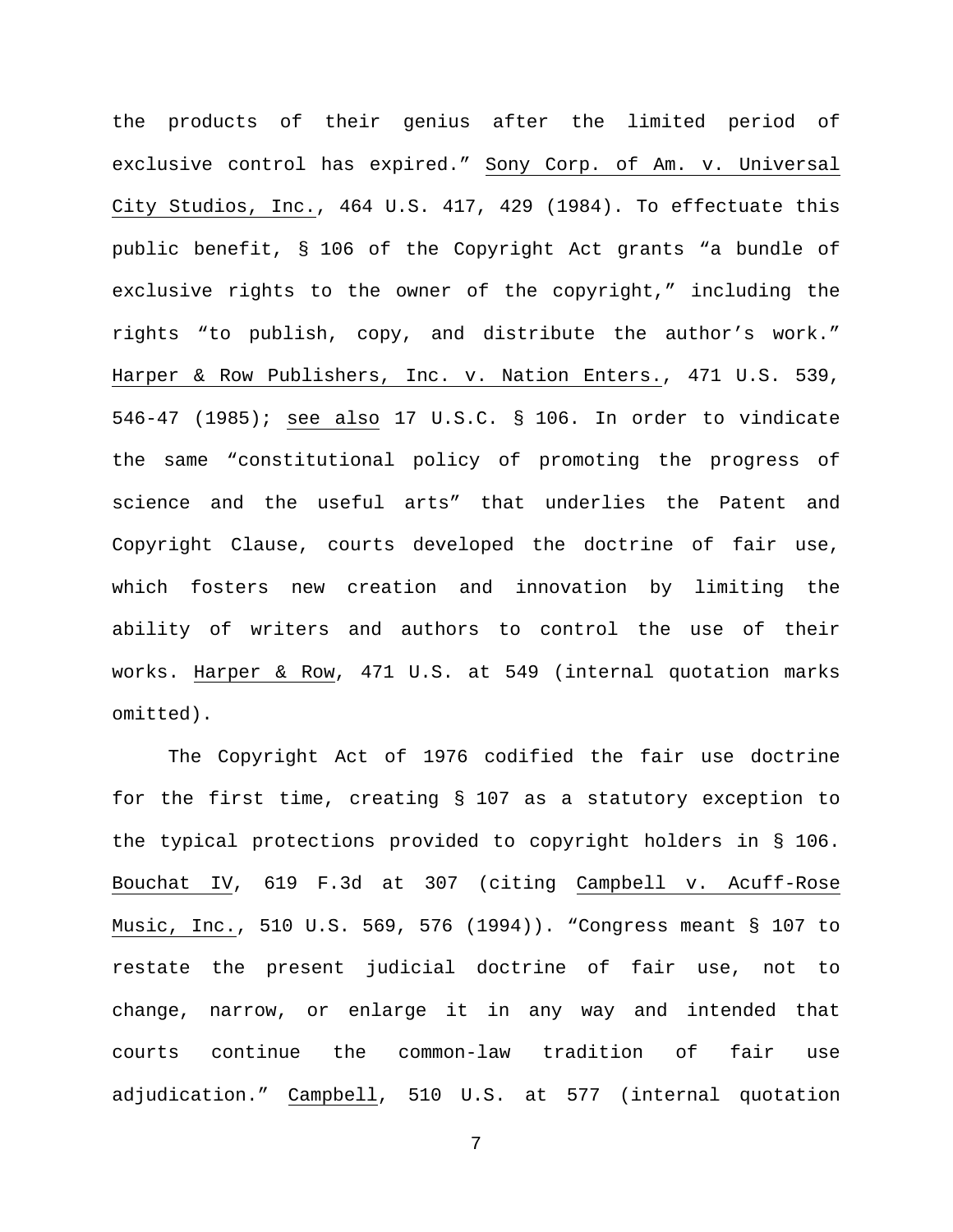marks omitted). As a result, the fair use doctrine continues to serve as "an equitable rule of reason, for which no generally applicable definition is possible." Sundeman v. Seajay Soc'y, Inc., 142 F.3d 194, 202 (4th Cir. 1998) (internal quotation marks omitted).

Nonetheless, Congress did provide a list of four factors that "guide the determination of whether a particular use is a fair use." Bouchat IV, 619 F.3d at 308 (internal quotation marks omitted). Those factors are:

(1) the purpose and character of the use, including whether such use is of a commercial nature or is for nonprofit educational purposes;

(2) the nature of the copyrighted work;

(3) the amount and substantiality of the portion used in relation to the copyrighted work as a whole; and

(4) the effect of the use upon the potential market for or value of the copyrighted work.

17 U.S.C. § 107. These factors cannot be treated in isolation from one another, but instead must be "weighed together, in light of the purposes of copyright." Campbell, 510 U.S. at 578. This balancing necessitates a "case-by-case analysis" in any fair use inquiry. Id. at 577. Our precedents have placed primary focus on the first factor. See Bouchat IV, 619 F.3d at 308-11, 313-14; Bond v. Blum, 317 F.3d 385, 394-95 (4th Cir. 2003); Sundeman, 142 F.3d at 202-04. A finding of fair use is a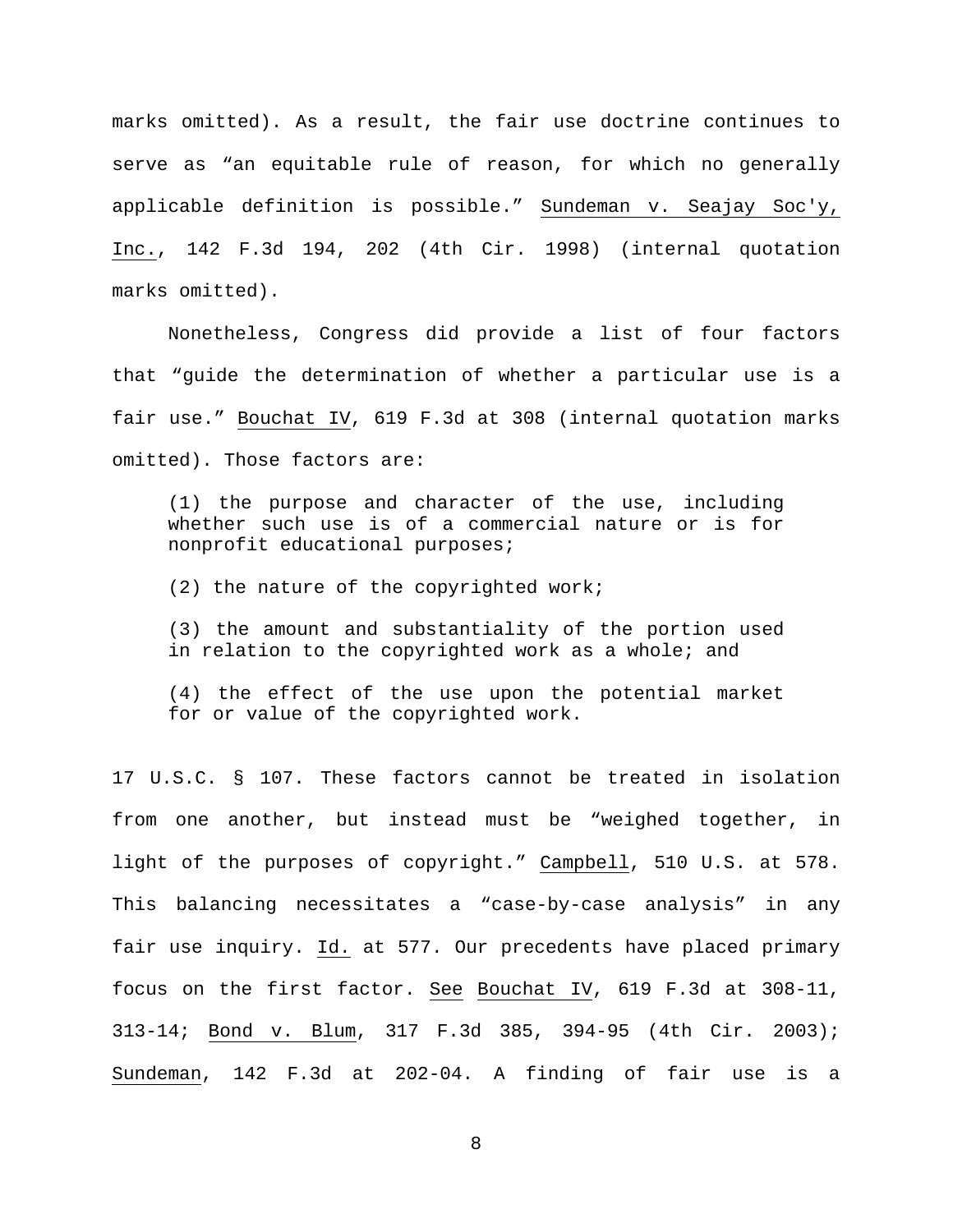complete defense to an infringement claim: "the fair use of a copyrighted work . . . is not an infringement of copyright." 17 U.S.C. § 107.

A fair use defense "presents a mixed question of law and fact." Bouchat IV, 619 F.3d 307. We review the district court's legal conclusions de novo and its factual findings for clear error. Sundeman, 142 F.3d at 201.

#### III.

Bouchat first challenges the NFL's fleeting uses of the Flying B logo in three videos featured on the NFL Network and various websites. Bouchat claims that these uses, described below, are not fair use and consequently infringe his copyright. For the reasons that follow, we hold that the NFL's incidental displays of the Flying B logo in the videos are indeed fair use.

#### A.

The three videos Bouchat challenges were produced by the NFL for display on the NFL network, and were also featured on websites including NFL.com and Hulu.com. Two of the videos were part of the film series Top Ten, each episode of which features a countdown of ten memorable players, coaches, or events in NFL history. The third video is part of the Sound FX series, which provides viewers with an inside look at the sights and sounds of the NFL through players who wear microphones. Consistent with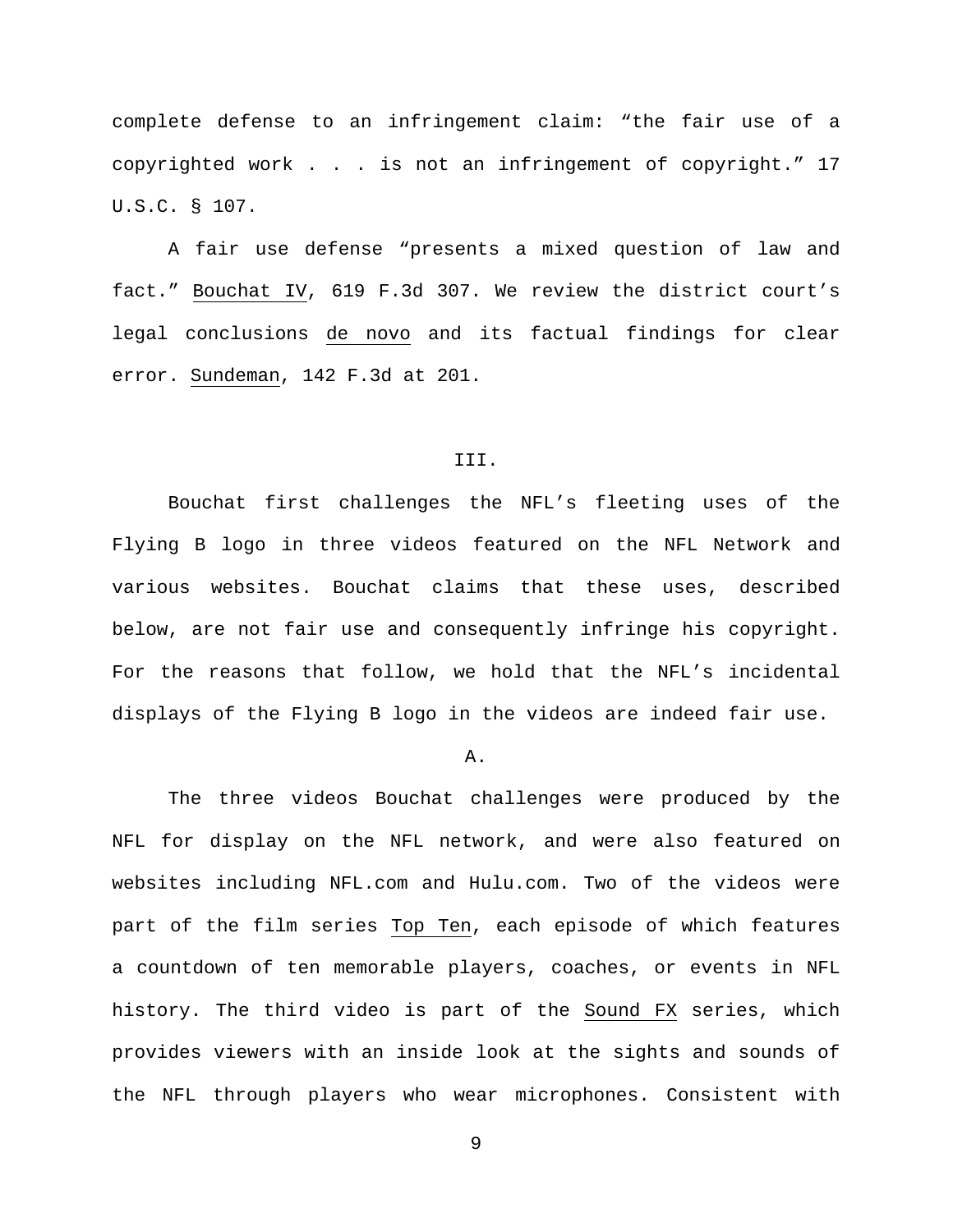our responsibility to examine each use on a "case-by-case" basis, Campbell v. Acuff-Rose Music, Inc., 510 U.S. 569, 577 (1994), we examine the various videos in detail in order to determine the nature of the use of the Flying B logo in each.

Top Ten: Draft Classes recounts and analyzes in short segments the ten best NFL draft classes of all time. It begins by explaining that the purpose of the video is to declare which draft classes are most impressive. The video features a fourminute segment on the Baltimore Ravens' 1996 draft class, rated number six by the show. It contains interviews with players, journalists, and Ravens front office personnel regarding the team's move to Baltimore and the quality of the 1996 draft class. It also shows historical footage from the day of the draft. These interviews and voiceovers make up the vast majority of the video. In two spots, however, the Flying B logo is visible for less than one second: once on a banner and a helmet at the opening of the segment, and again on the side of a helmet during game footage toward the end of the segment. The four minute video uses its interviews and historical footage, including the exceptionally brief appearances of the Flying B logo, to tell the story of the Ravens 1996 draft class and its impact on the new organization.

The second video, Top Ten: Draft Busts, also begins with narration that explains that the episode will showcase the least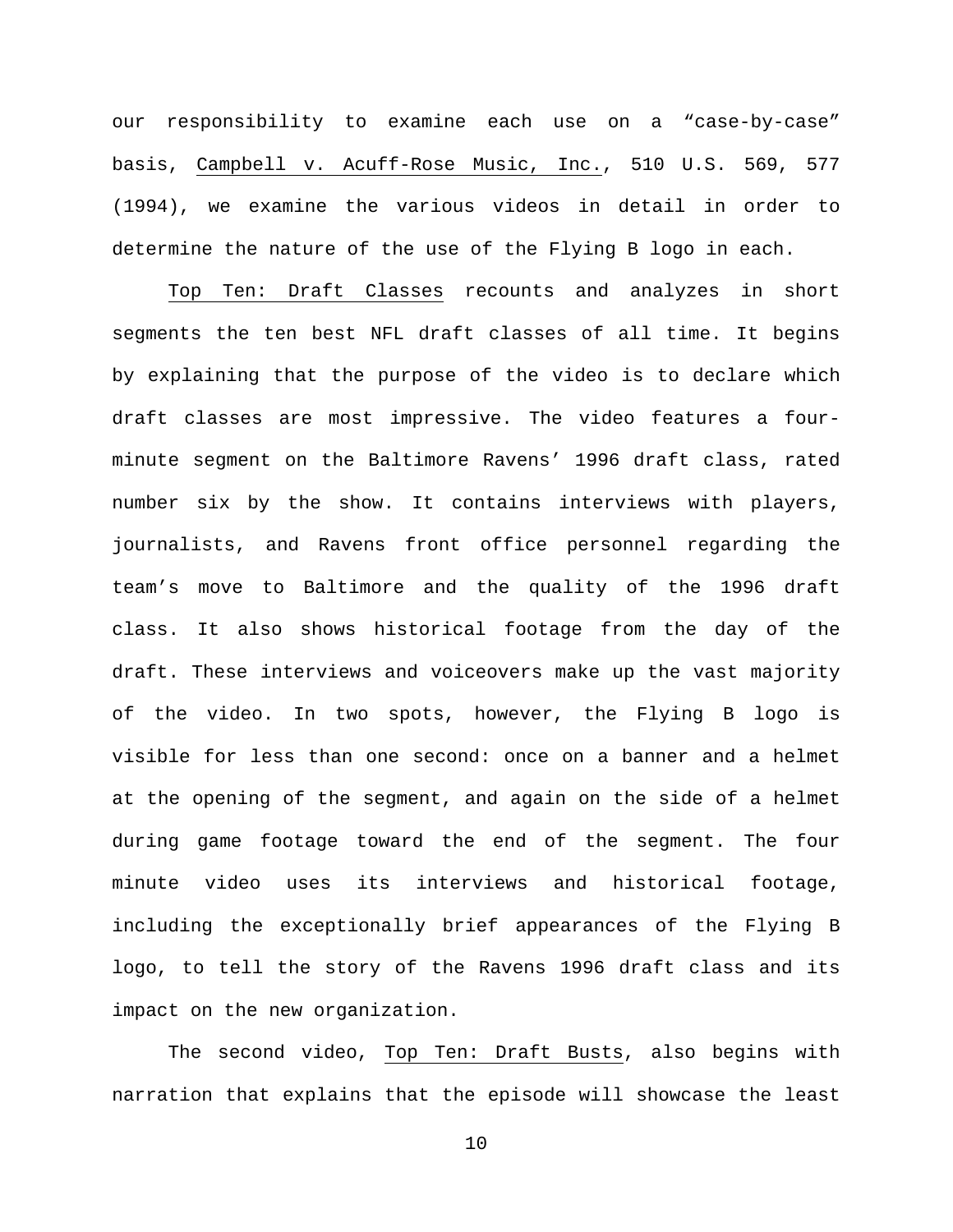successful draft picks. It then features short segments on each unsuccessful pick or set of picks, including the number eight "bust" Lawrence Phillips, who was selected by the St. Louis Rams in 1996. The video features discussion of Phillips's college career, interviews with those present at the time, news reports detailing his trouble with the law, and footage from practices and games. The segment recounts Phillips's promise as a football player and the problems that prevented him from fulfilling it. At the end of the segment, a defensive player tackles Phillips, and it is possible to catch a glimpse of the Flying B logo on the player's helmet if one chances to look at it for the fraction of a second it is visible.

The final video, Sound FX: Ray Lewis, features a collection of footage and audio of Ray Lewis throughout his career. The 24 minute video is split into eight sections, each of which tells the story of a different aspect of Lewis's career though video footage and recorded statements by Lewis and those around him. One of the segments focuses on Ray Lewis at training camp and lasts for roughly two minutes. During an eight-second period of the training camp segment, the Flying B logo is visible on some of the Ravens players' helmets. And twice in other segments of the show, as Lewis makes a tackle, the Flying B logo is partially visible for less than one second. Otherwise, the Raven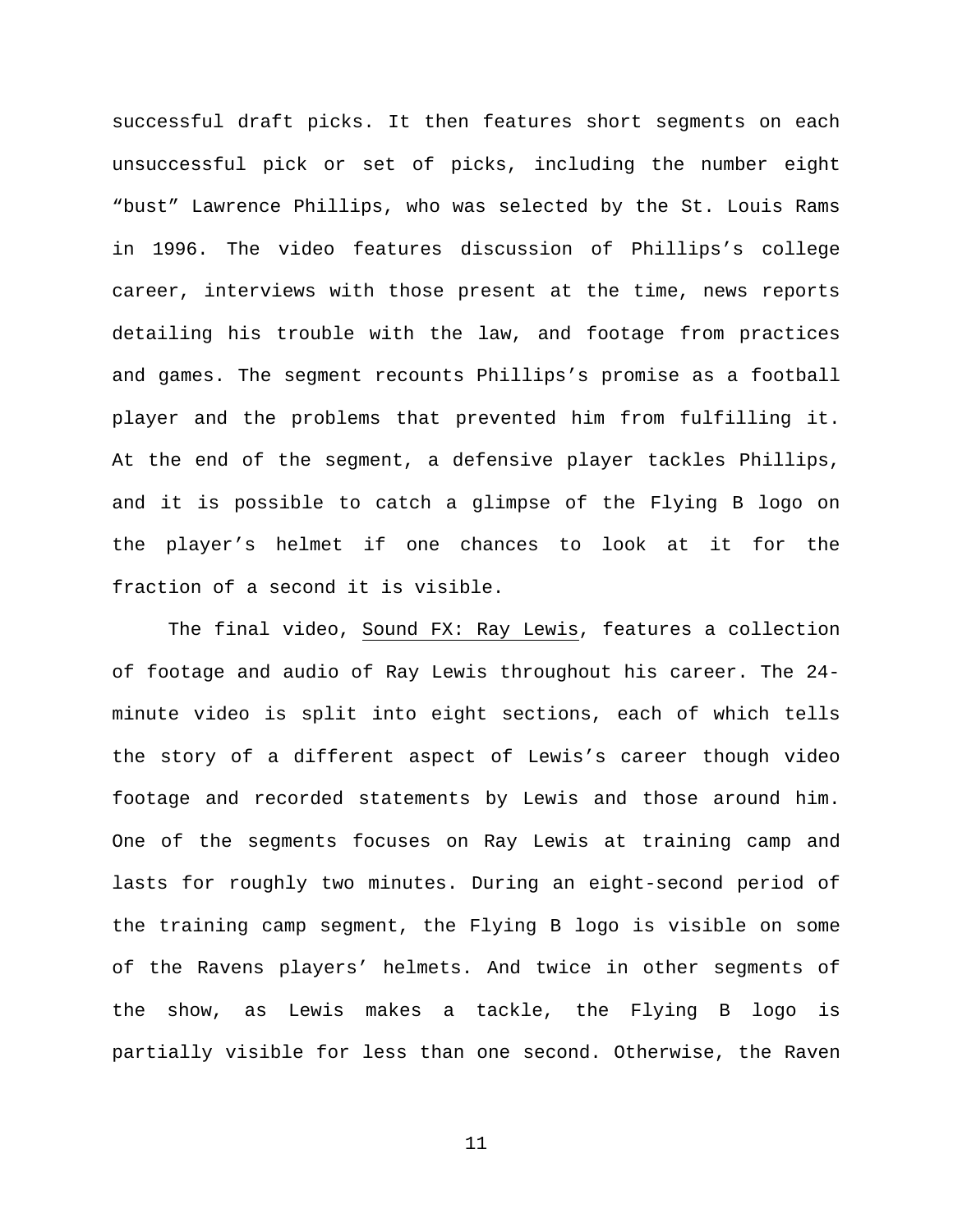Profile logo is the only logo visible throughout Sound FX: Ray Lewis.

Bouchat argues that the use of the Flying B logo in these three videos does not qualify as fair use. First, Bouchat argues that this court's decision in Bouchat IV bars the NFL's fair use claim because the highlight videos at issue in that case are "materially indistinguishable" from the videos in this case. Appellant's Br. at 29. He further contends that an independent assessment of the fair use factors requires a finding of infringement. Focusing largely on the first fair use factor - the purpose and character of the use -- Bouchat contends that the use of the Flying B logo was not transformative. It is, he claims, being used in the same way in these videos as it was in the infringing videos in Bouchat IV: to identify Ravens players. And even if the use were transformative, the district court erred by not weighing the transformation against the commerciality of the use under the first factor, as well as against the remaining § 107 factors. Finally, Bouchat disputes the district court's finding that the defendants acted in good faith, arguing that they were serial infringers whose bad faith was all too evident.

## B.

The first fair use factor focuses on "the purpose and character of the use, including whether such use is of a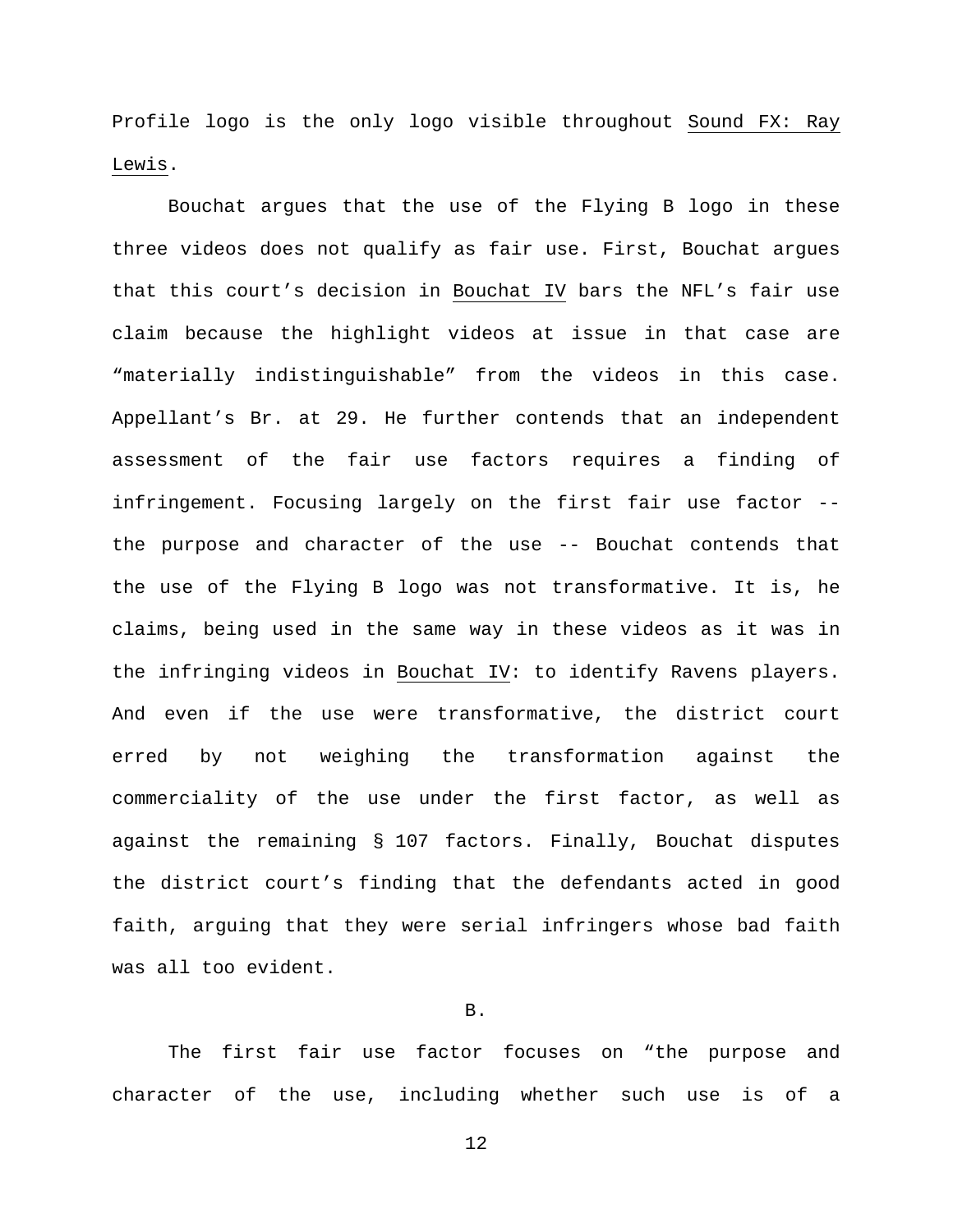commercial nature or is for nonprofit educational purposes." 17 U.S.C. § 107(1). The preamble to § 107 lists examples of uses that are fair: "criticism, comment, news reporting, teaching . . . scholarship, or research." Id. § 107. These examples serve as a "guide[]" for analysis under the first factor. Campbell, 510 U.S. at 578. The essential inquiry under the first factor can be separated into two parts: whether the new work is transformative, see id. at 579, and the extent to which the use serves a commercial purpose. See Bouchat IV, 619 F.3d at 310-11. We discuss each in turn.

1.

"A 'transformative' use is one that 'employ[s] the quoted matter in a different manner or for a different purpose from the original,' thus transforming it." A.V. ex rel. Vanderhye v. iParadigms, LLC, 562 F.3d 630, 638 (4th Cir. 2009) (quoting Pierre N. Leval, Commentary, Toward a Fair Use Standard, 103 Harv. L. Rev. 1105, 1111 (1990)). Transformative works rarely violate copyright protections because "the goal of copyright, to promote science and the arts, is generally furthered by the creation of transformative works. Such works thus lie at the heart of the fair use doctrine's guarantee of breathing space within the confines of copyright." Campbell, 510 U.S. at 579. Importantly, a transformative use is one that "adds something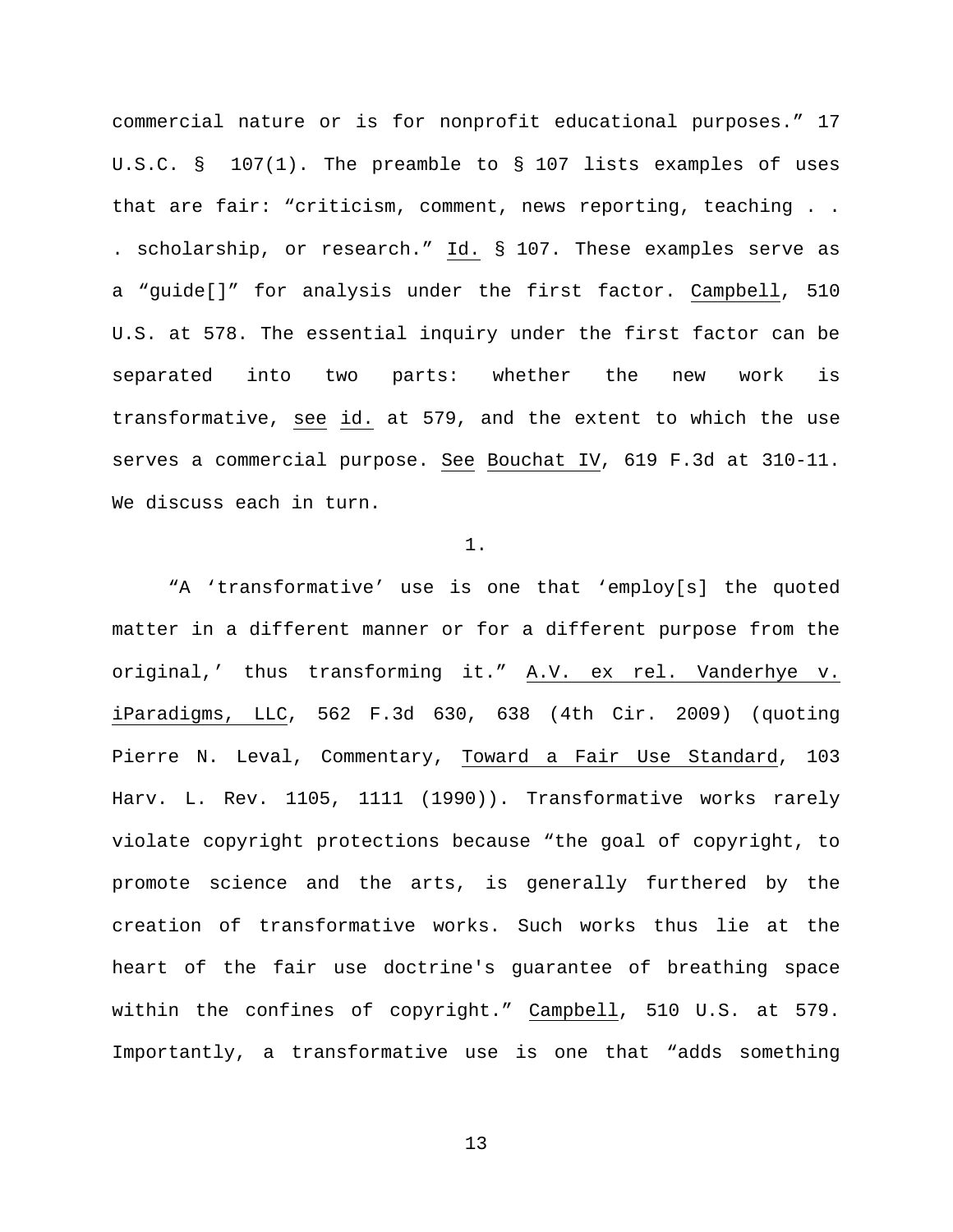new" to the original purpose of the copyrighted work. Id.; Bouchat IV, 619 F.3d at 314.

Each of the videos in this case is intended to present a narrative about some aspect of Ravens or NFL history. Top Ten: Draft Classes recounts the Ravens' 1996 draft, documenting football's return to Baltimore, the team's strategy for the 1996 draft, and the impressive result of its efforts. During the four-minute segment's interviews, archival footage, and voiceover, the Flying B logo is visible two different times, for less than one second each time. Top Ten: Draft Busts recounts the disappointing path of Lawrence Phillips's once promising career, complete with interviews, game tape, and news footage. Toward the end of the four-minute segment, the Flying B logo is partially visible on the helmet of a Raven tackling Phillips for a fraction of a second. Finally, Sound FX: Ray Lewis provides an inside look at the career of Ray Lewis through the sights and sounds that accompanied his play. The Flying B is visible for a longer stretch during this video, though the Raven Profile logo, which has identified the Ravens since the 1999 season, is, comparatively, featured much more prominently.

The use of the Flying B logo in each of these videos differs from its original purpose. Bouchat IV, 619 F.3d at 314. See also Campbell, 510 U.S. at 579. It initially served as the brand symbol for the team, its on-field identifier, and the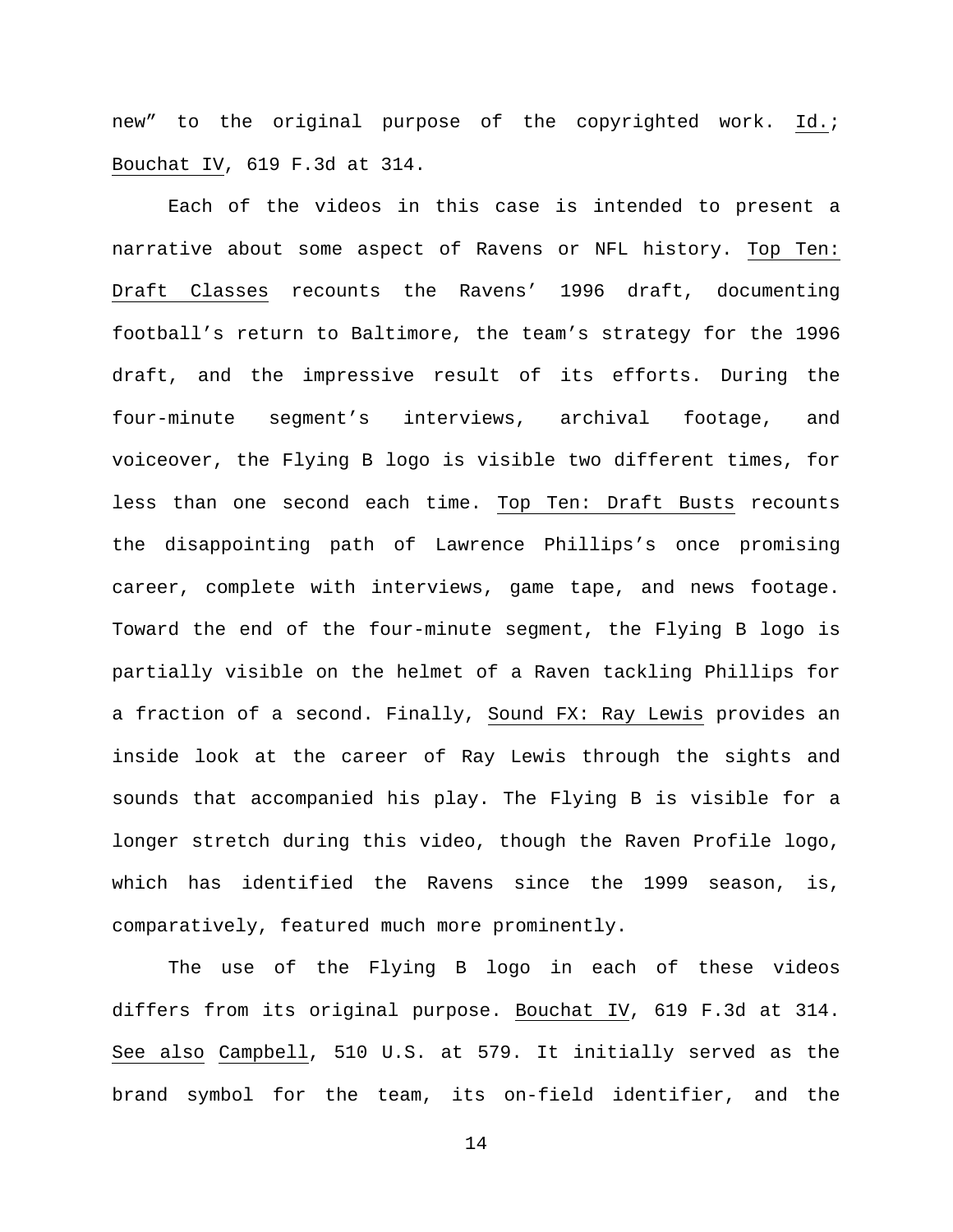principal thrust of its promotional efforts. None of the videos use the logo to serve the same purpose it once did. Instead, like the historical displays featuring the Flying B logo in the lobby of the Ravens' headquarters in Bouchat IV, these videos used the Flying B as part of the historical record to tell stories of past drafts, major events in Ravens history, and player careers. Bouchat IV, 619 F.3d at 314; see also Bill Graham Archives v. Dorling Kindersley Ltd., 448 F.3d 605, 609-10 (2d. Cir. 2006) (finding that Grateful Dead posters reproduced in a biographical text served as "historical artifacts" that helped readers to understand the text). The logo, then, is being used "not for its expressive content, but rather for its . . . factual content," Bouchat IV, 619 F.3d at 314 (quoting Bond v. Blum, 317 F.3d 385, 396 (4th Cir. 2003)), and in such a manner that no doubt "adds something new." Id. And contrary to Bouchat's claims, it does not matter that the Flying B logo is unchanged in the videos, for "[t]he use of a copyrighted work need not alter or augment the work to be transformative in nature." Vanderhye, 562 F.3d at 639.

This finding of transformative use is reinforced by the exceptionally insubstantial presence of the Flying B logo in these videos. In the vast majority of its appearances, it is present for fractions of a second, and can be perceived only by someone who is looking for it. "The extent to which unlicensed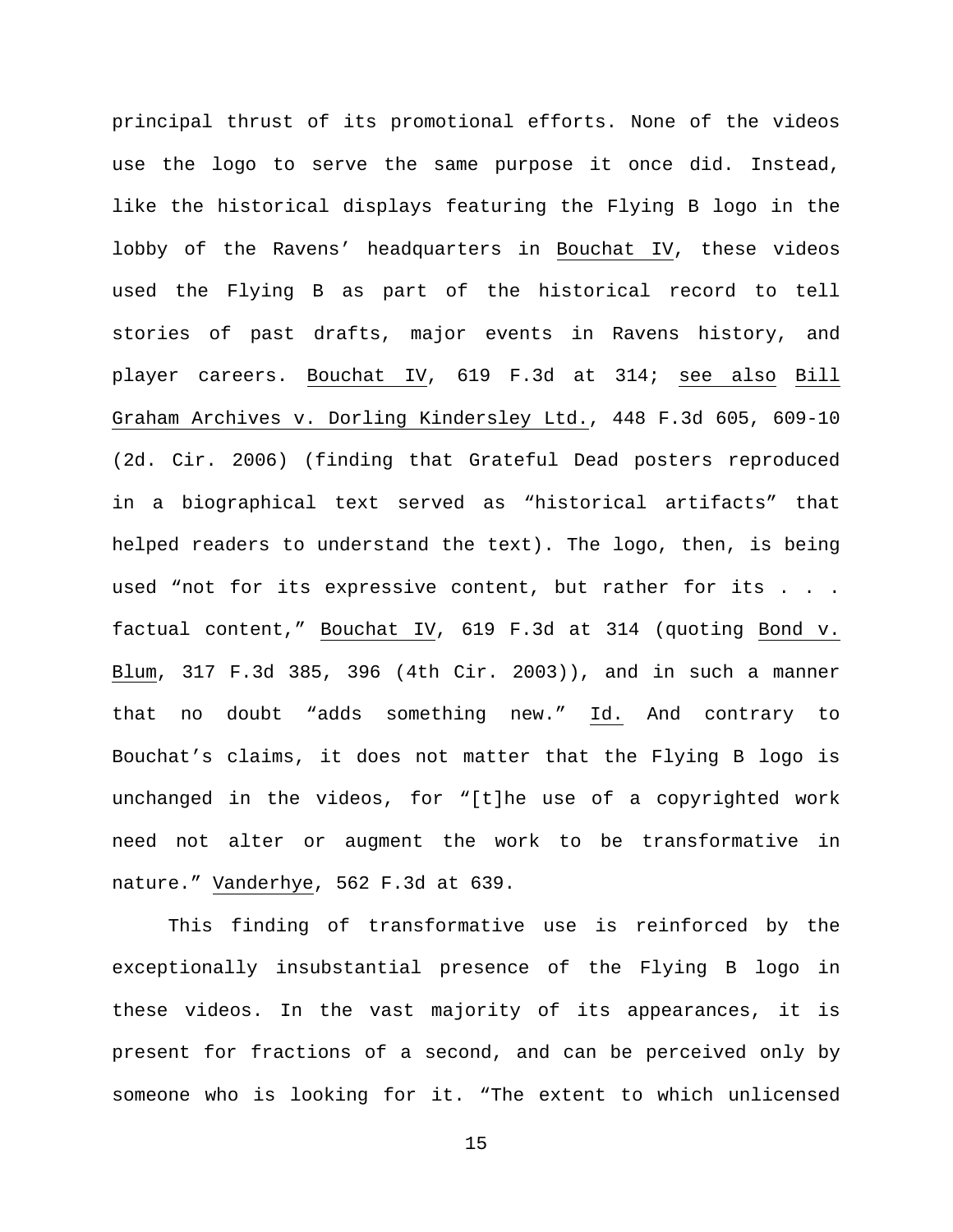material is used in the challenged work can be a factor in determining whether a . . . use of original materials has been sufficiently transformative to constitute fair use." Bill Graham Archives, 448 F.3d at 611. The Flying B logo cannot be said to serve its original function of identifying the Ravens players and organization if it is all but imperceptible to those viewing the videos. It serves no expressive function at all, but instead acts simply as a historical guidepost -- to those who even detect it –- within videos that construct new narratives about the history of the Ravens and the NFL. See Bond, 317 F.3d at 396; Elvis Presley Enters., Inc. v. Passport Video, 349 F.3d 622, 629 (9th Cir. 2003) (noting the transformative nature of using copyrighted works as historical context), overruled on other grounds by Flexible Lifeline Sys., Inc. v. Precision Lift, Inc., 654 F.3d 989, 995 (9th Cir. 2011) (per curiam).

The sole video that features the Flying B for long enough that it could serve as an identifier is Sound FX: Ray Lewis. The episode runs for nearly 24 minutes, and features just one stretch of less than ten seconds in which the Flying B logo is visible more than fleetingly. The 24-minute video is replete with countless images of the Raven Profile logo, both in game and practice footage, which currently serves to identify the Ravens and adorns their merchandise. It is the Raven Profile logo, and not the Flying B, that now serves an expressive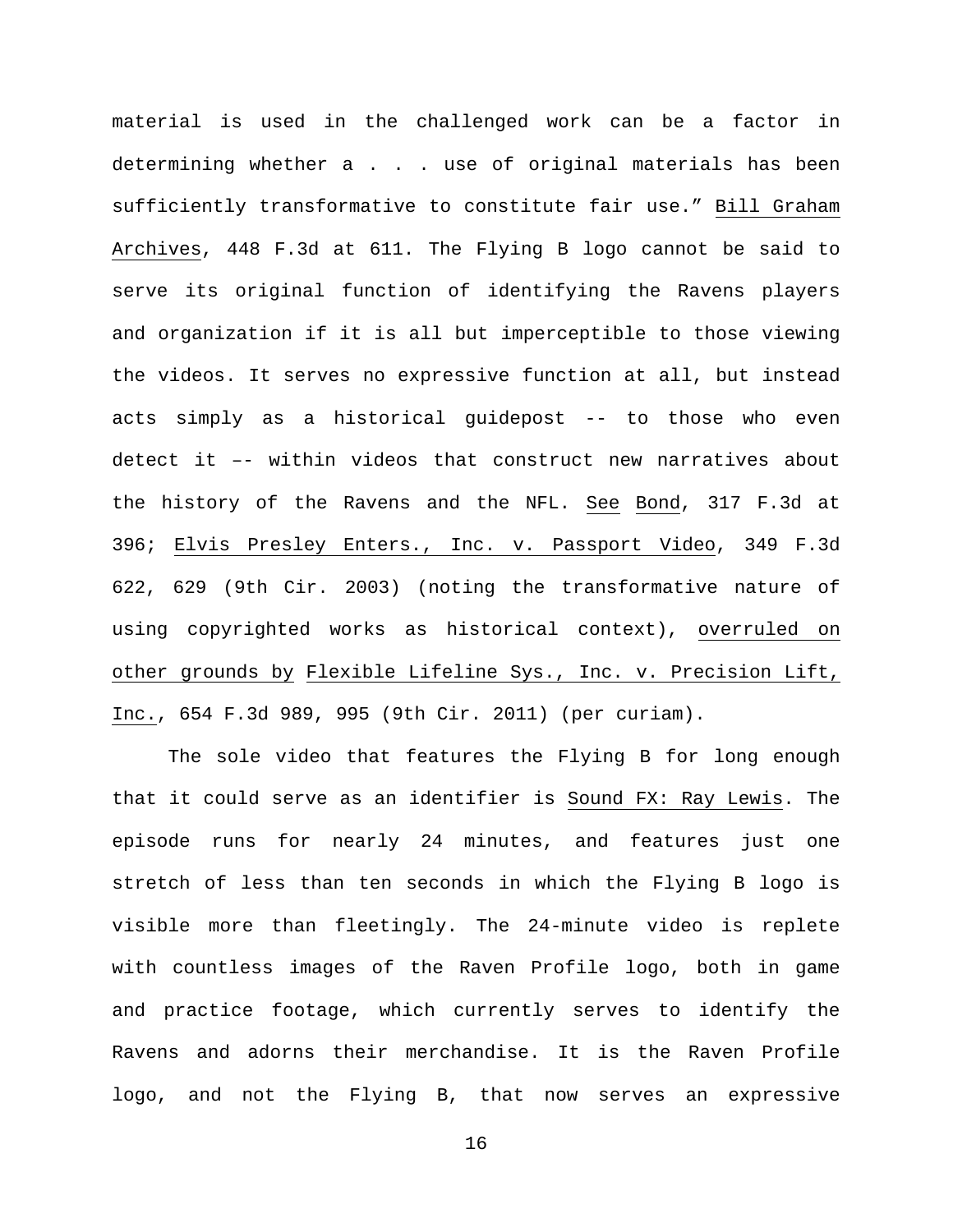function. See Bill Graham Archives, 448 F.3d at 611 (posters reproduced in a biographical work were "inadequate to offer more than a glimpse of their expressive value"). The Flying B logo, used only incidentally, no longer serves "the same intrinsic purpose as the original," Am. Geophysical Union v. Texaco Inc., 60 F.3d 913, 923 (2d Cir. 1994). Its use therefore qualifies as transformative.

Bouchat argues that the uses of the Flying B logo in the videos in this case are indistinguishable from those adjudicated in Bouchat IV. Appellant's Br. at 28-31. Both, he says, act to identify the team. In reality, however, the uses are strikingly different. In the season highlight films from Bouchat IV, the logo was shown again and again, always as a brand identifier for the Ravens organization and its players. Bouchat IV, 619 F.3d at 306-07. As we found, the logo simply replicated its original function when footage of the seasons was shot, condensed, and reproduced in a summary film. Id. at 309. But the current use, as noted above, differs in two important respects from the Bouchat IV videos. We found in that case that the season highlight videos did not change the way in which viewers experienced the logo, making the use non-transformative. Id. Here, however, because the videos used the historical footage to tell new stories and not simply rehash the seasons, it used the Flying B logo for its "factual content" and was transformative.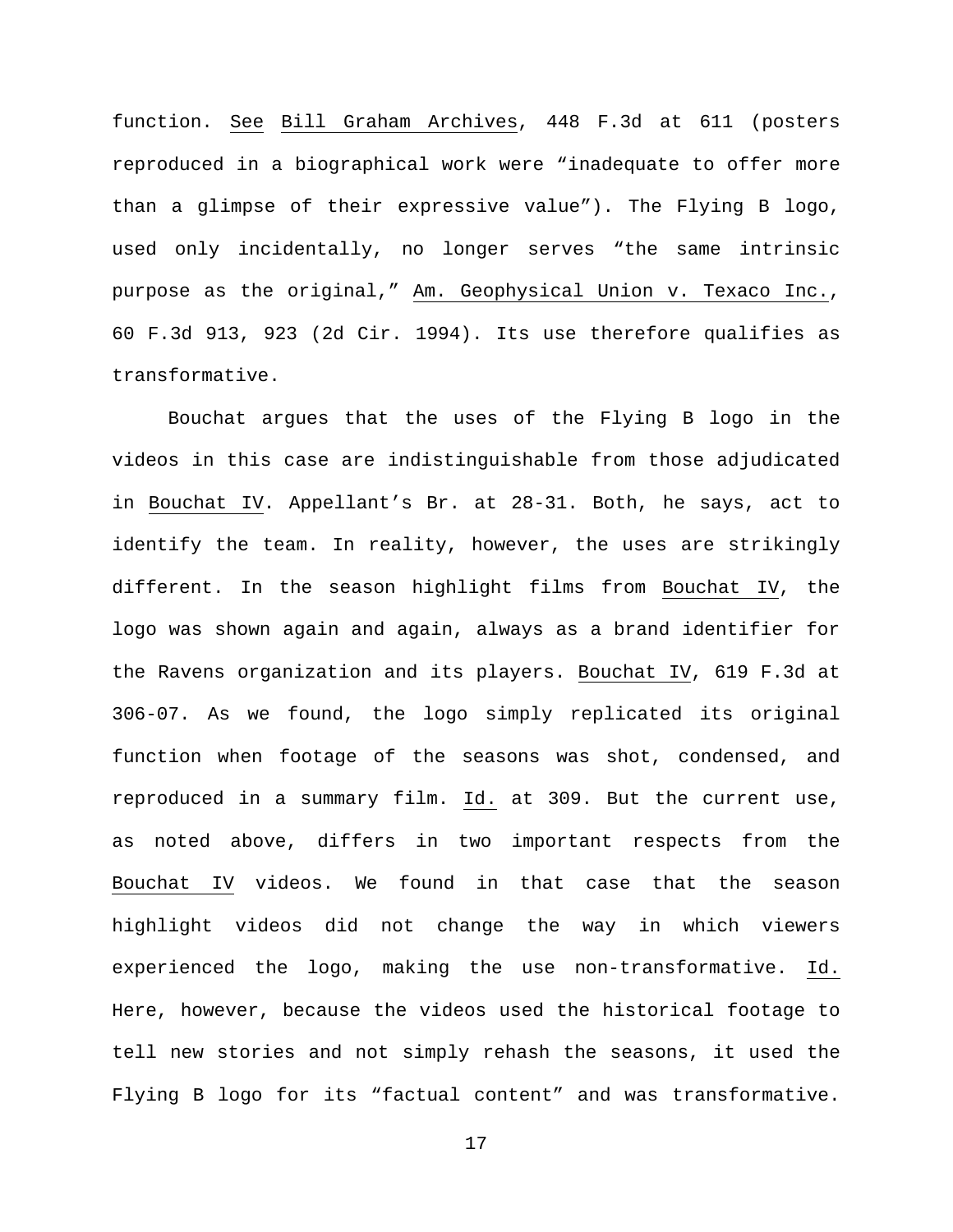See id. at 314. Equally important is the fact that, while the logo was featured substantially, again and again, in the season highlight films, it was used only fleetingly and insignificantly here. Its function as an identifier was significantly diminished, limiting its expressive value.

This court's two hypotheticals in Bouchat IV provide a particularly useful contrast between the videos in that case and those presently before the court. In finding that the season highlight videos were not fair use, we laid out two different viewer experiences:

In the first, an individual at home in her living room in 1996 watches a Ravens football game on television. The Flying B logo on the helmets of one team helps her identify the team as the Ravens. In the second, an individual at home today (2010) in his living room watches the 1996 Ravens season highlight film. The Flying B logo on the helmets of one team helps him identify the team as the Ravens. The logo plays the same role in each example. Its purpose is not<br>transformed in the highlight film, viewed some in the highlight film, viewed some fourteen years later.

Id. at 309. In the season highlight videos, the Flying B still served the purpose of identifying the team as the Ravens as they play opponents -- its core and crucial function. But in the Top Ten and Sound FX videos, where it is rarely visible for more than a second, it cannot possibly serve as a meaningful identifier of the franchise. Instead, like the Flying B in the corporate lobby, it is used for its factual content to tell new historical narratives about the players and franchise. See id.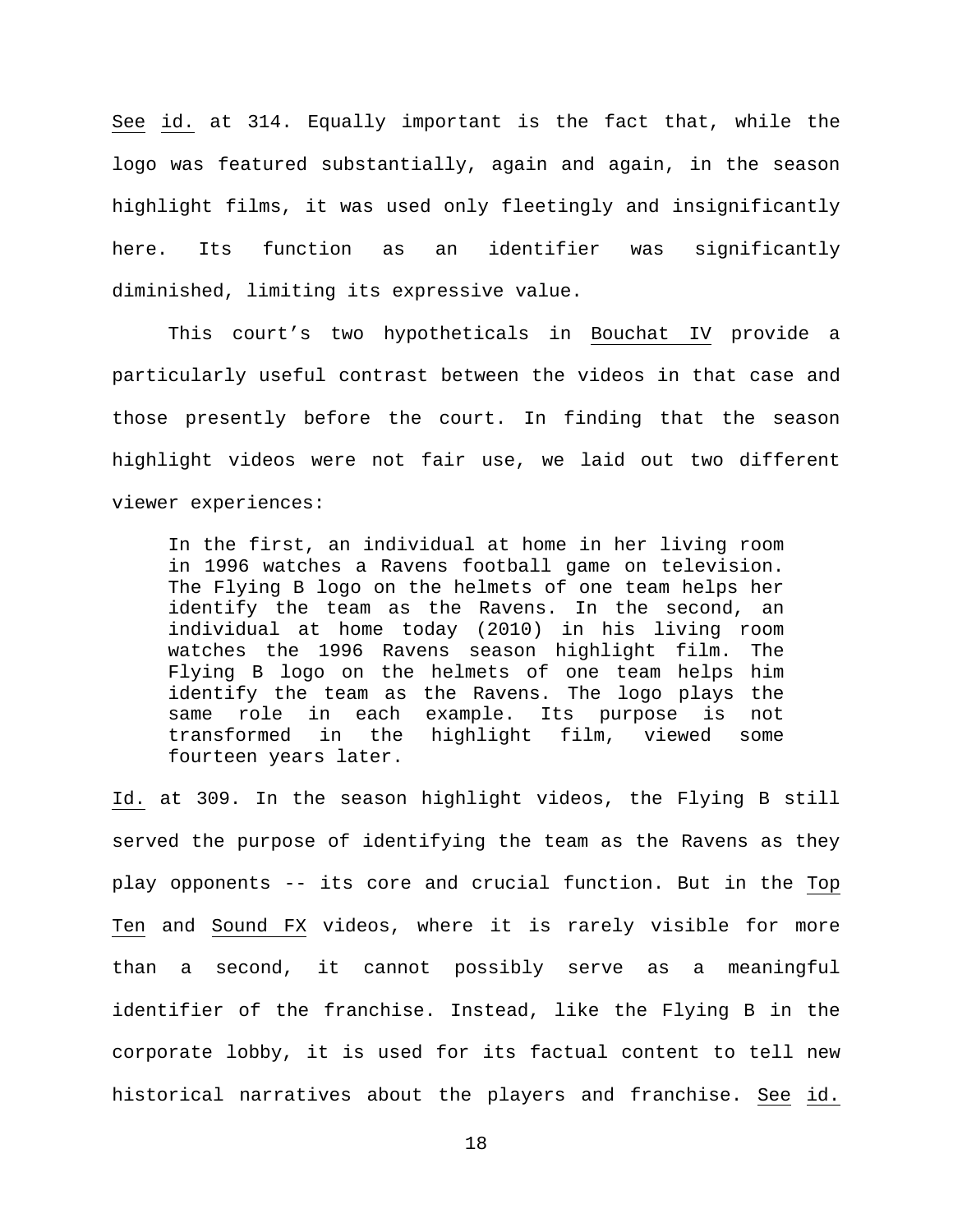at 314. The use of the Flying B logo is thus substantially transformative.

## 2.

The first factor also requires an inquiry into the commercial nature of the use at issue. While a commercial purpose "may weigh against a finding of fair use," Campbell, 510 U.S. at 579, the Supreme Court has warned us not to overemphasize its impact: "If, indeed, commerciality carried presumptive force against a finding of fairness, the presumption would swallow nearly all of the illustrative uses listed in the preamble paragraph of § 107, including news reporting, comment, criticism, teaching, scholarship, and research, since these activities are generally conducted for profit in this country." Id. at 584 (internal quotation marks omitted). Vast numbers of fair uses occur in the course of commercial ventures. An overbroad reading of the commercial sub-prong would thus eviscerate the concept of fair use. See Vanderhye, 562 F.3d at 639. Instead, the commerciality inquiry is most significant when the allegedly infringing use acts as a direct substitute for the copyrighted work. Campbell, 510 U.S. at 591. Meanwhile, "the more transformative the new work, the less will be the significance of other factors, like commercialism, that may weigh against a finding of fair use." Vanderhye, 562 F.3d at 639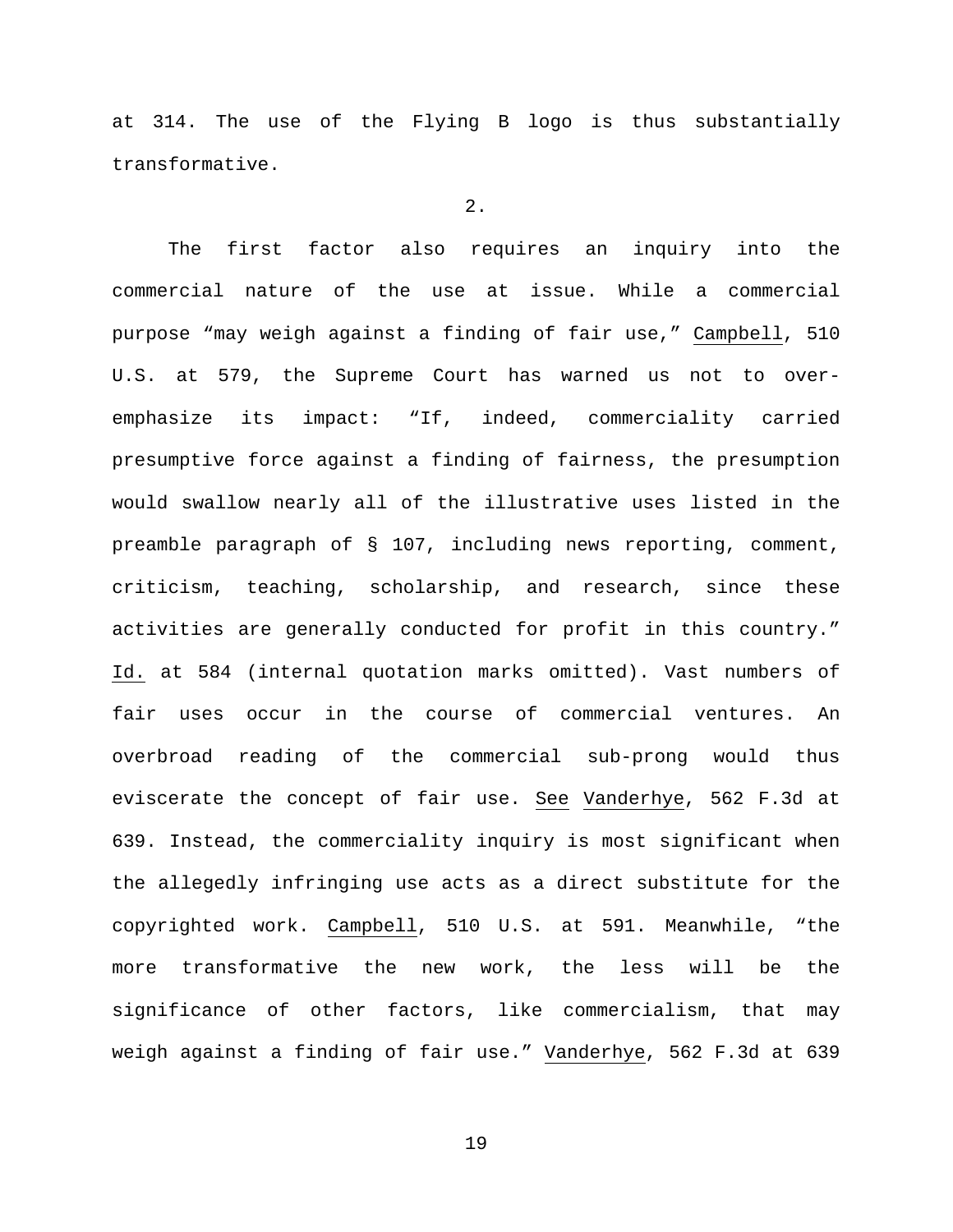(quoting Campbell, 510 U.S. at 579) (internal quotation marks omitted).

In this case, there is no doubt, as the district court found, that the NFL has produced and distributed these videos for commercial gain. But as the district court also noted, the "substantially transformative" nature of the use renders its commercial nature largely insignificant. J.A. 200. Indeed, in Bouchat IV, when evaluating the commerciality of the season highlight films, we noted that because we had found the use of the logo "non-transformative, we have no hesitation in concluding that the commercial nature of the use weighs against a finding of fair use." 619 F.3d at 311. Here, however, where we have found the use of the Flying B logo to be substantially transformative, the NFL's profit-seeking weighs much less strongly against a finding of fair use.

Finally, the limited nature of the uses counsels against placing significant weight on their commercial nature. The key inquiry is the extent to which the Flying B logo itself -- and not the videos as a whole -- provides commercial gain to the NFL. "[T]he degree to which the new user exploits the copyright for commercial gain -- as opposed to incidental use as part of a commercial enterprise -- affects the weight" due to the commercial character of a particular use. Elvis Presley Enters., Inc., 349 F.3d at 627. The uses of the Flying B logo in these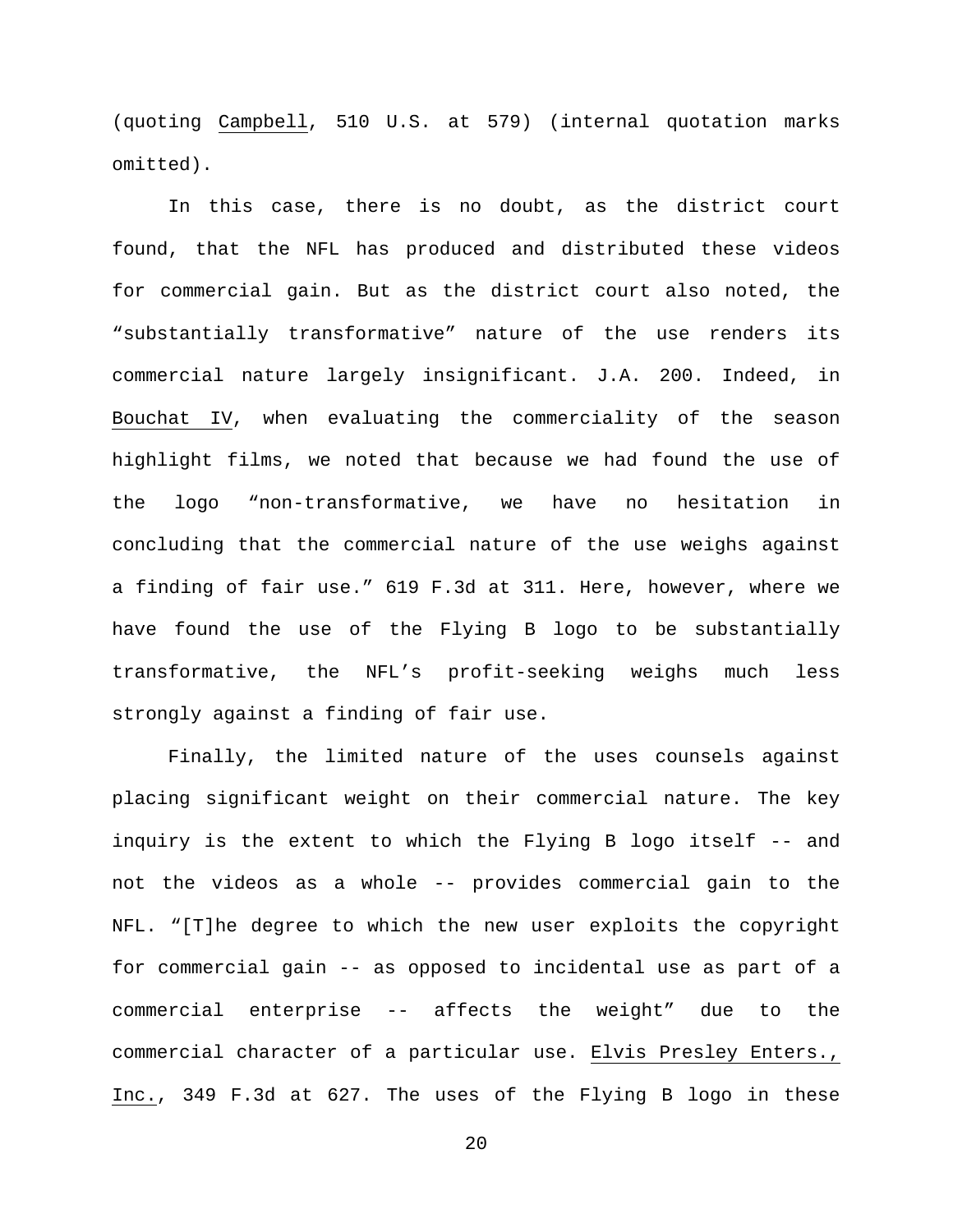three videos can only properly be described as incidental to the larger commercial enterprise of creating historical videos for profit. Although the logo was part of a product created for commercial gain, its role in facilitating that gain was unquestionably minimal.

## 3.

Bouchat has also urged this court to make a finding of bad faith on the part of the NFL and the Ravens, largely due to past findings of infringement by both entities. Appellant's Br. at 40-41, 50. As an initial matter, "good faith" is not listed as a fair use factor in § 107 of the Copyright Act and it is questionable whether allegations of subjective "bad faith" could undercut a use that objectively was fair. See Campbell, 510 U.S. at 585 n.18. Even assuming that they could, however, the district court refused to find that the NFL and the Ravens acted in bad faith here, noting: "there is nothing to put into doubt the NFL's good faith in believing that the uses of the Flying B Logo in Documentaries were non-infringing fair uses." J.A. 201. See also J.A. 195 (making the same finding with regard to the Ravens). Bouchat directs us to previous examples of infringement by the Ravens and the NFL, and asks that we infer bad faith. Absent any evidence to support this conclusion, we decline to disturb the ruling of the district court. The transformative nature of the defendants' uses of the Flying B logo provided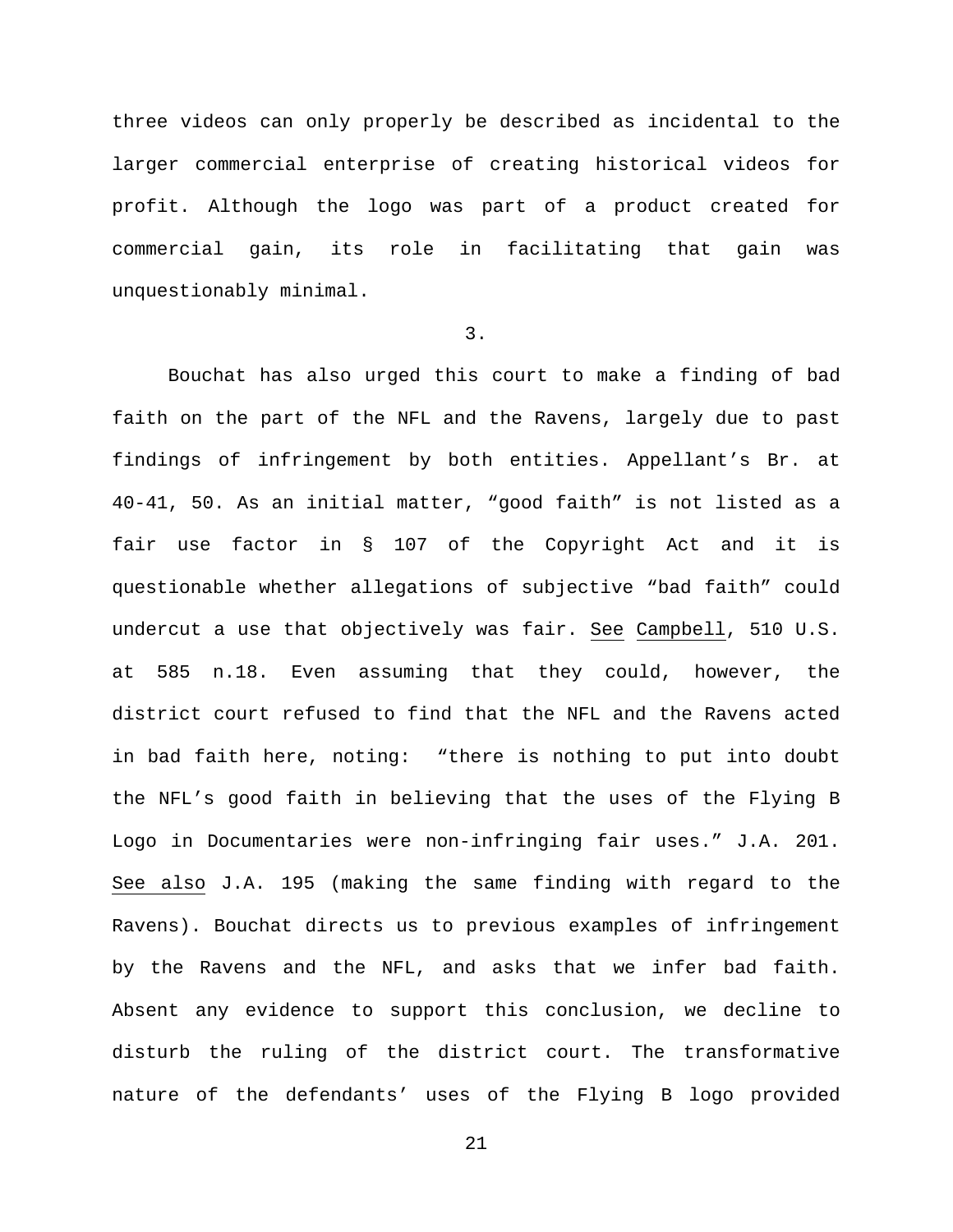them with every reason to believe that their use was fair. In Bouchat IV, we addressed the past actions of the defendants, and noted that they were relevant in part because "the purpose of the use [was] not transformed." 619 F.3d at 311. Here, because the use is transformative, any past infringement is simply inapposite.

# C.

The fleeting and transformative use of the Flying B logo in the videos means that the first factor in § 107 counsels strongly in favor of fair use. The remaining criteria do nothing to undermine this conclusion. The second factor concerns "the nature of the copyrighted work." 17 U.S.C. § 107(2). The logo is a creative work, and therefore "closer to the core of works protected by the Copyright Act." Bouchat IV, 619 F.3d at 311 (internal quotation marks omitted). Nonetheless, "if the disputed use of the copyrighted work is not related to its mode of expression but rather to its historical facts, then the creative nature of the work" matters much less than it otherwise would. Vanderhye, 562 F.3d at 640 (internal quotation marks omitted). Indeed, as we noted in Bouchat IV, "the second factor may be of limited usefulness where the creative work of art is being used for a transformative purpose." 619 F.3d at 315 (quoting Bill Graham Archives, 448 F.3d at 612) (internal quotation marks omitted). Thus, while Bouchat's original drawing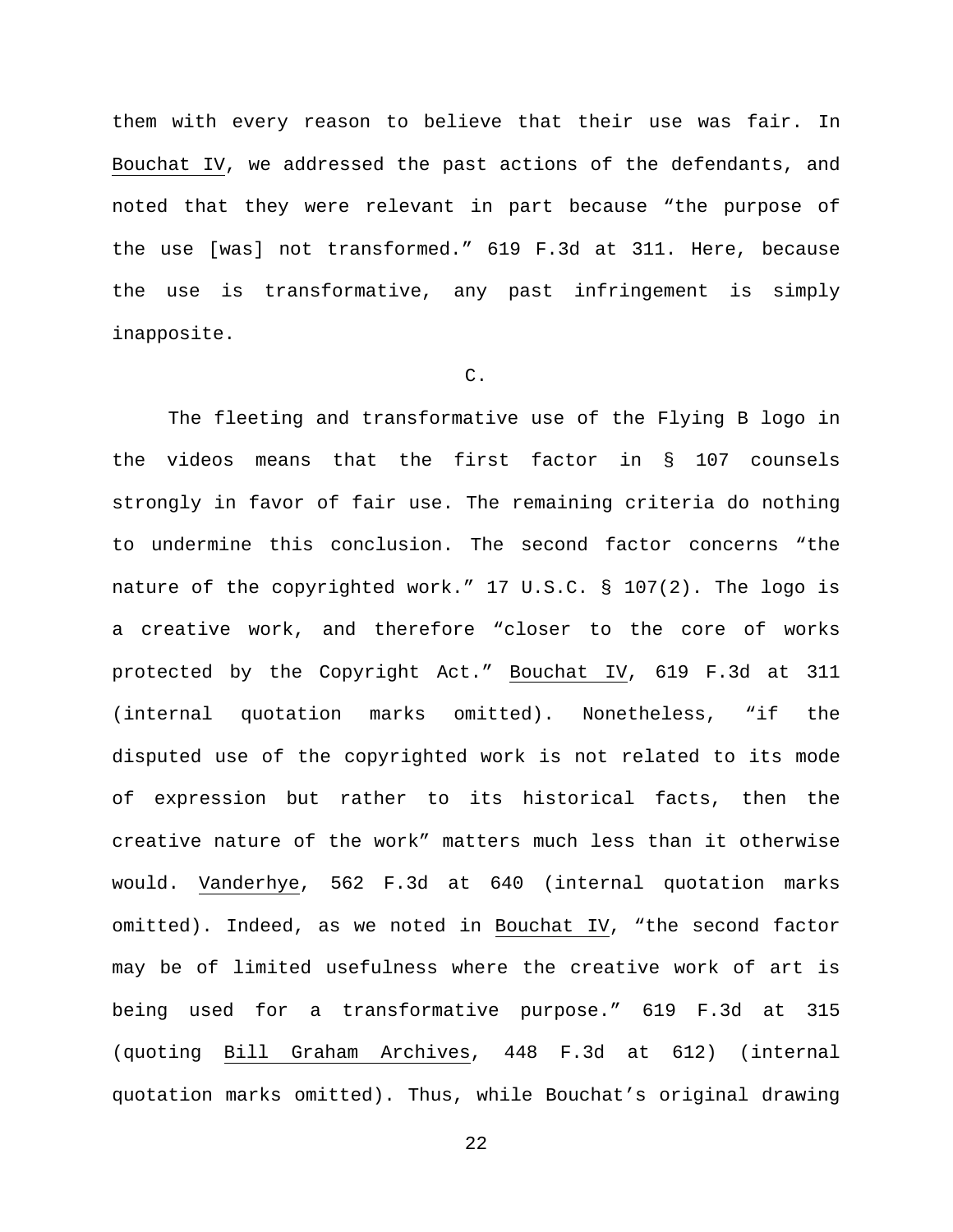is a creative work, the NFL's transformative use lessens the importance of the Flying B logo's creativity. Consequently, this factor is largely neutral.

The third factor is "the amount and substantiality of the portion used in relation to the copyrighted work as a whole." 17 U.S.C. § 107(3). The Flying B is reproduced in full in at least some of its appearances in the videos, which "militat[es] against a finding of fair use," but "does not preclude" it. Bouchat IV, 619 F.3d at 315 (quoting Sony Corp. of Am. v. Universal City Studios, Inc., 464 U.S. 417, 449-50 (1984); Sundeman v. Seajay Soc'y, Inc., 142 F.3d 194, 205 (4th Cir. 1998)) (internal quotation marks omitted). Ultimately, "the extent of permissible copying varies with the purpose and character of the use." Sundeman, 142 F.3d at 205-06 (quoting Campbell, 510 U.S. at 586-87) (internal quotation marks omitted). Here, the NFL had no choice but to film the whole logo in order to fulfill its "legitimate transformative purpose" of creating the historical videos at issue. Bouchat IV, 619 F.3d at 315. Though the NFL has used Bouchat's work in its entirety, the transformativeness of the use and the character of Bouchat's work lead us to give very little weight to this factor. It would be senseless to permit the NFL to use the Flying B logo for factual, historical purposes, but permit it to show only a half, or two-thirds of it.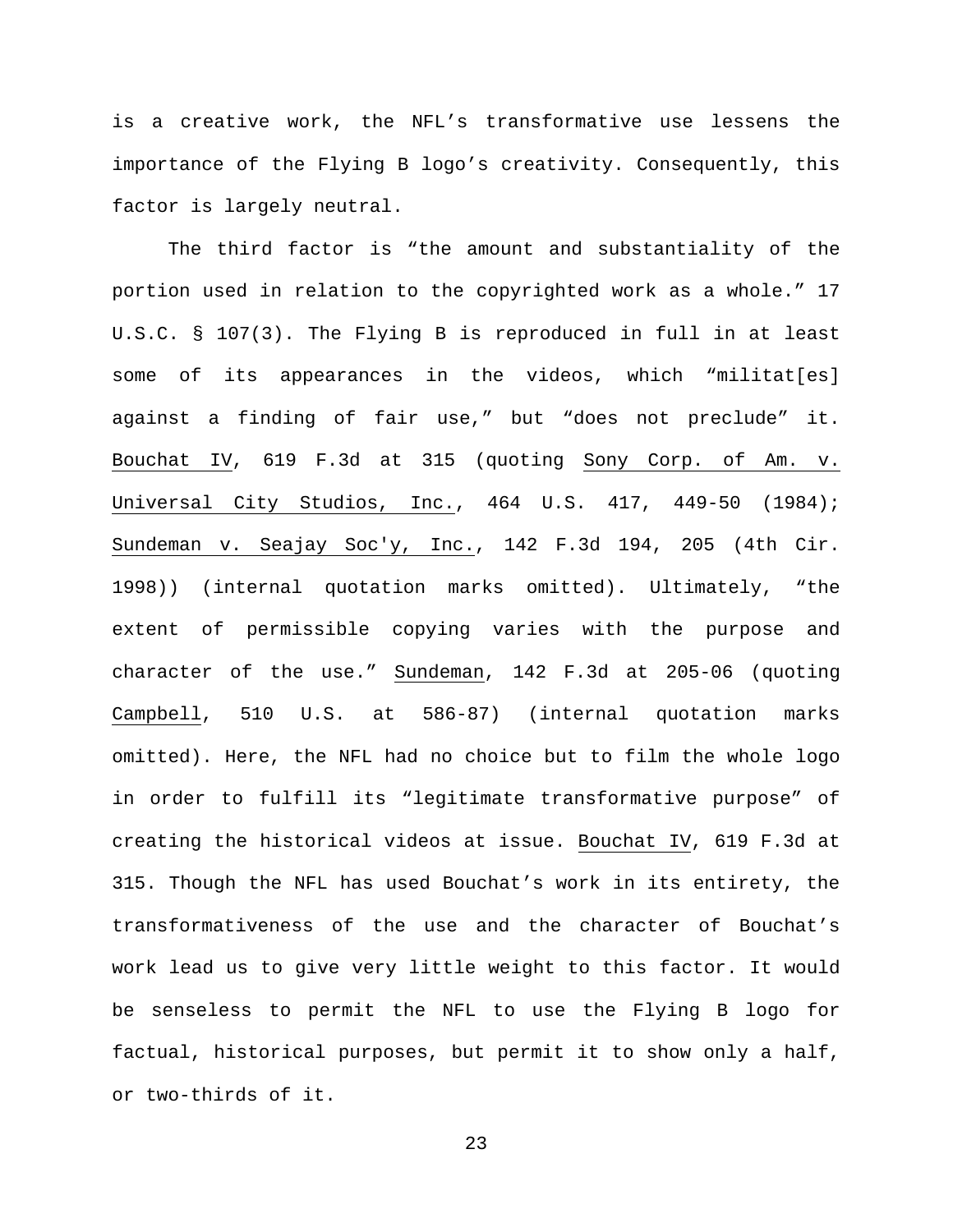The fourth factor is "the effect of the use upon the potential market for or value of the copyrighted work." 17 U.S.C. § 107(4). We are required to "determine whether the defendants' [use of the logo] would materially impair the marketability of the work and whether it would act as a market substitute for it." Bond, 317 F.3d at 396. A transformative use renders market substitution less likely and market harm more difficult to infer. Campbell, 510 U.S. at 591. The transient and fleeting use of the Flying B logo, as well as its use for its factual, and not its expressive, content, leads us to conclude that it serves a different purpose in the videos than it does standing alone. As a result, the new, transformative use is unlikely to supplant any market for the original. See Sundeman, 142 F.3d at 207.

#### D.

The four § 107 factors indicate that the NFL's fleeting and insubstantial use of the Flying B logo in these videos qualifies as fair use. The first factor, rightfully the principal focus of the parties' discussion, counsels strongly in favor of fair use. The remaining fair use factors are largely neutral, providing compelling arguments neither for nor against fair use. Consequently, in the aggregate, the four factors point in favor of a fair use finding.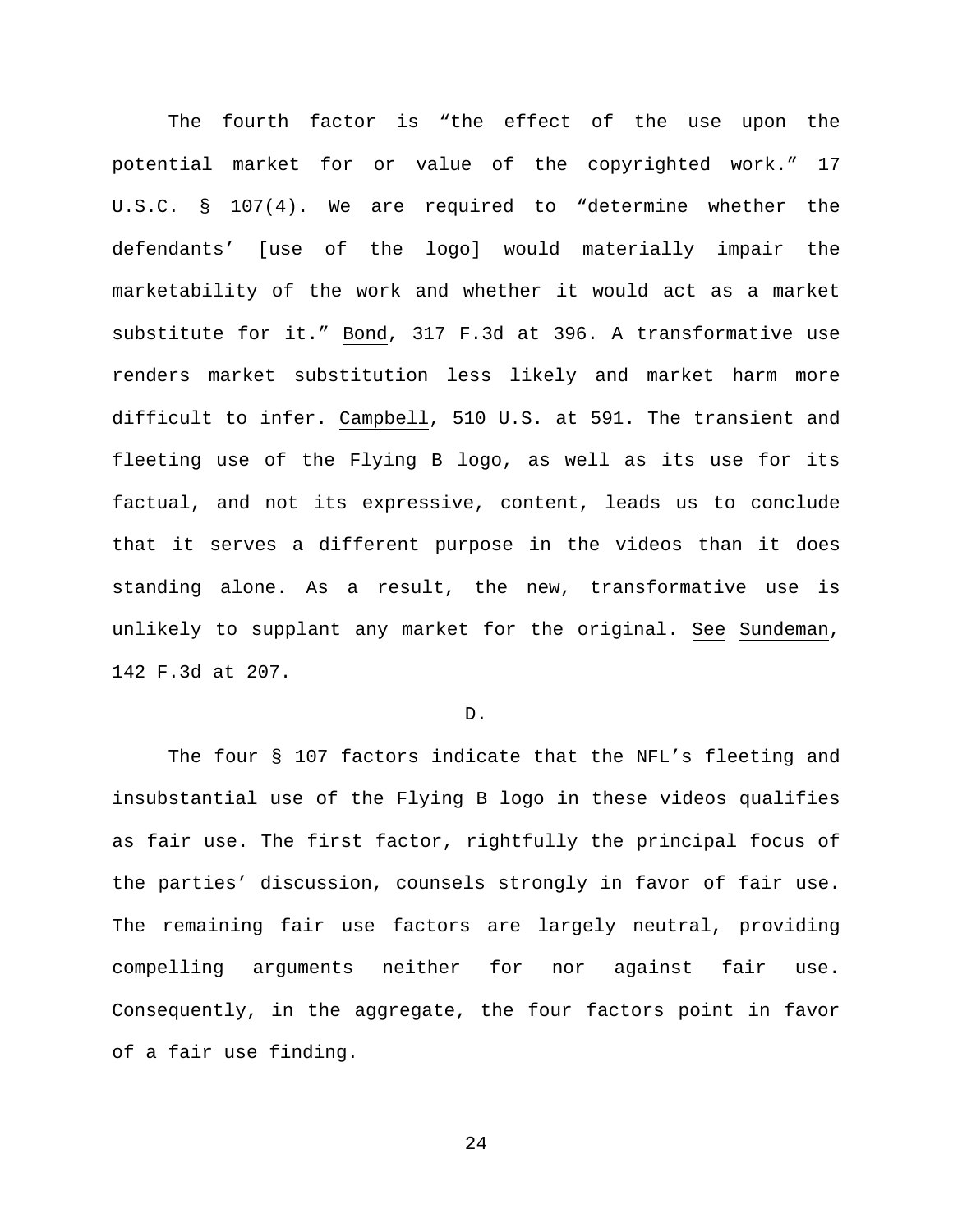Our analysis under § 107 is confirmed by the Supreme Court's explication of the underlying interests that inform copyright law and its relationship to the First Amendment. While copyright law rewards the owner, "[t]he sole interest of the United States and the primary object in conferring the monopoly lie in the general benefits derived by the public from the labors of authors." Sony Corp., 464 U.S. at 429 (internal quotation marks omitted). As a result, Congress has attempted over the years to balance the importance of encouraging authors and inventors by granting them control over their work with "society's competing interest in the free flow of ideas, information and commerce." Id. at 429. Absent any protection for fair use, subsequent writers and artists would be unable to build and expand upon original works, frustrating the very aims of copyright policy. Campbell, 510 U.S. at 575-76. For creation itself is a cumulative process; those who come after will inevitably make some modest use of the good labors of those who came before. See Br. for Int'l Documentary Ass'n, Motion Picture Ass'n of Am., Inc. & Film Indep. as Amici Curiae ("IDA Brief") at 9. After all, "it should not be forgotten that the Framers intended copyright itself to be the engine of free expression." Harper & Row, Publishers, Inc. v. Nation Enters., 471 U.S. 539, 558 (1985).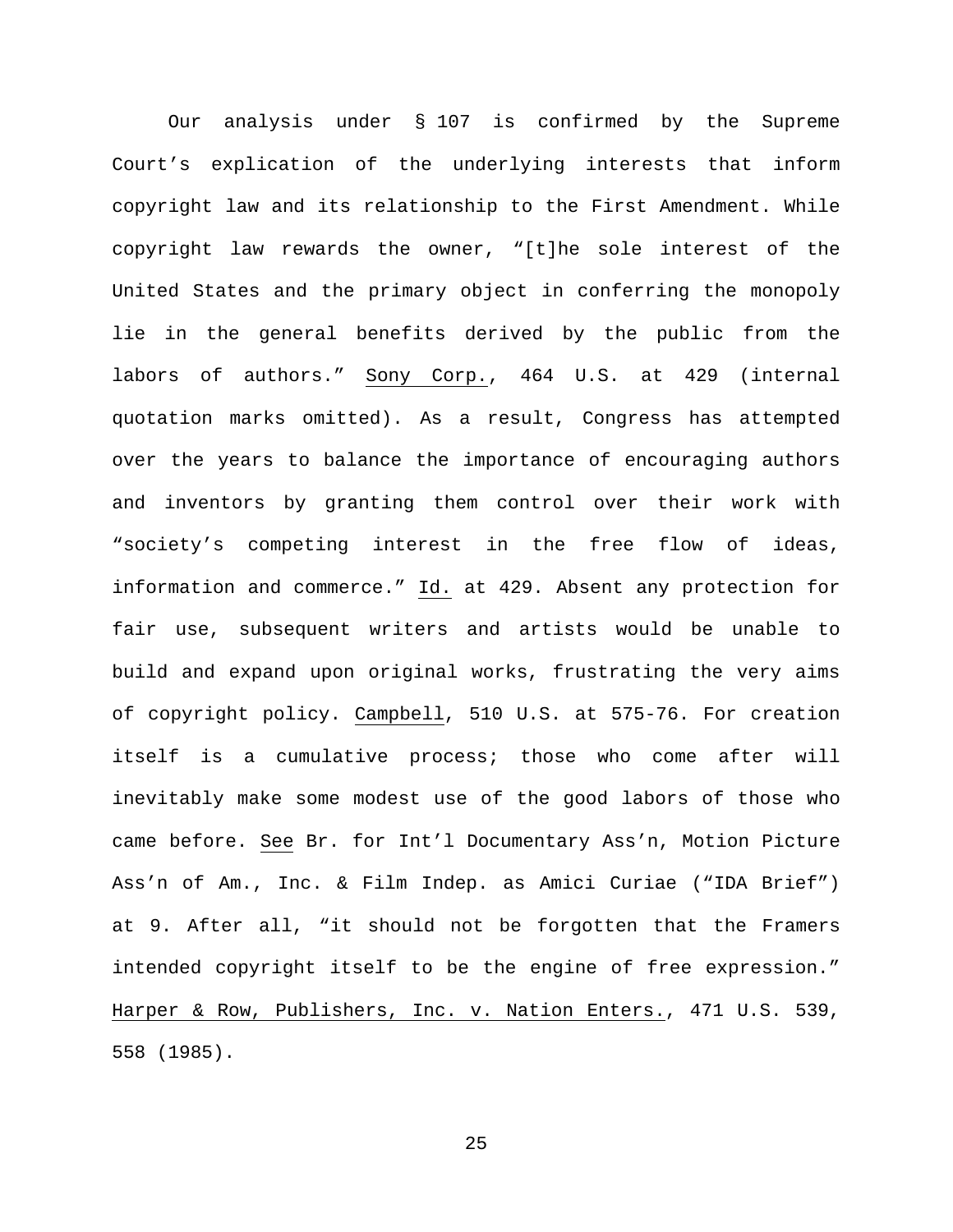Fair use, then, is crucial to the exchange of opinions and ideas. It protects filmmakers and documentarians from the inevitable chilling effects of allowing an artist too much control over the dissemination of his or her work for historical purposes. Copyright law has the potential to constrict speech, and fair use serves as a necessary "First Amendment safeguard[]" against this danger. Eldred v. Ashcroft, 537 U.S. 186, 219 (2003). The case-by-case nature of the inquiry offers the advantage of flexibility, but it also lacks predictability and clarity, which is often an impediment to free expression. As a result, fair use must give speakers some reasonable leeway at the margins. As the Supreme Court has noted, the "considerable latitude for scholarship and comment" secured by the fair use doctrine protects the core value of free expression from excessive litigation and undue restriction. Id. at 220 (internal quotation marks omitted); see also id. at 219.

Top Ten: Draft Classes, Top Ten: Draft Busts, and Sound FX: Ray Lewis share the qualities of other historical documentaries. They feature three key components: archival footage, commentary, and interviews. These ingredients are crucial to the creation of any historically accurate film. They also align the videos with the examples in § 107's preamble: "criticism, comment, news reporting, teaching . . . scholarship, or research." 17 U.S.C. § 107. Were we to require those wishing to produce films and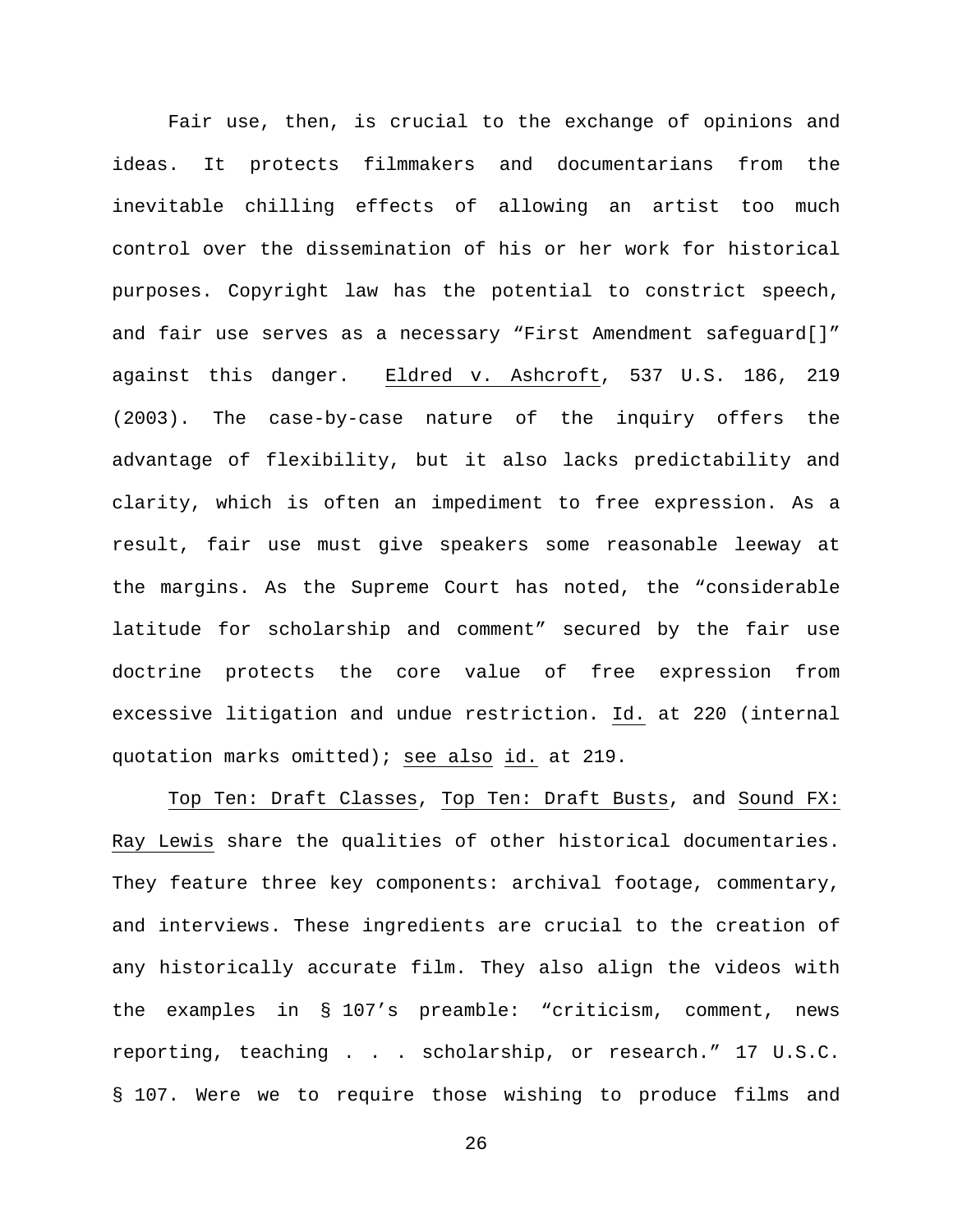documentaries to receive permission from copyright holders for fleeting factual uses of their works, we would allow those copyright holders to exert enormous influence over new depictions of historical subjects and events. Such a rule would encourage bargaining over the depiction of history by granting copyright holders substantial leverage over select historical facts. It would force those wishing to create videos and documentaries to receive approval and endorsement from their subjects, who could "simply choose to prohibit unflattering or disfavored depictions." See IDA Brief at 5. Social commentary as well as historical narrative could be affected if, for example, companies facing unwelcome inquiries could ban all depiction of their logos. This would align incentives in exactly the wrong manner, diminishing accuracy and increasing transaction costs, all the while discouraging the creation of new expressive works. This regime, the logical outgrowth of Bouchat's fair use position, would chill the very artistic creation that copyright law attempts to nurture. See Sony Corp., 464 U.S. at 429.

The NFL wishes to create narratives about various aspects of its history, including some that transpired between 1996 and 1998, when the Flying B logo represented the Ravens. These videos have told new stories and feature all of the hallmarks of documentary films. They also, of course, contain fleeting, insubstantial images of the Flying B logo. But just as it would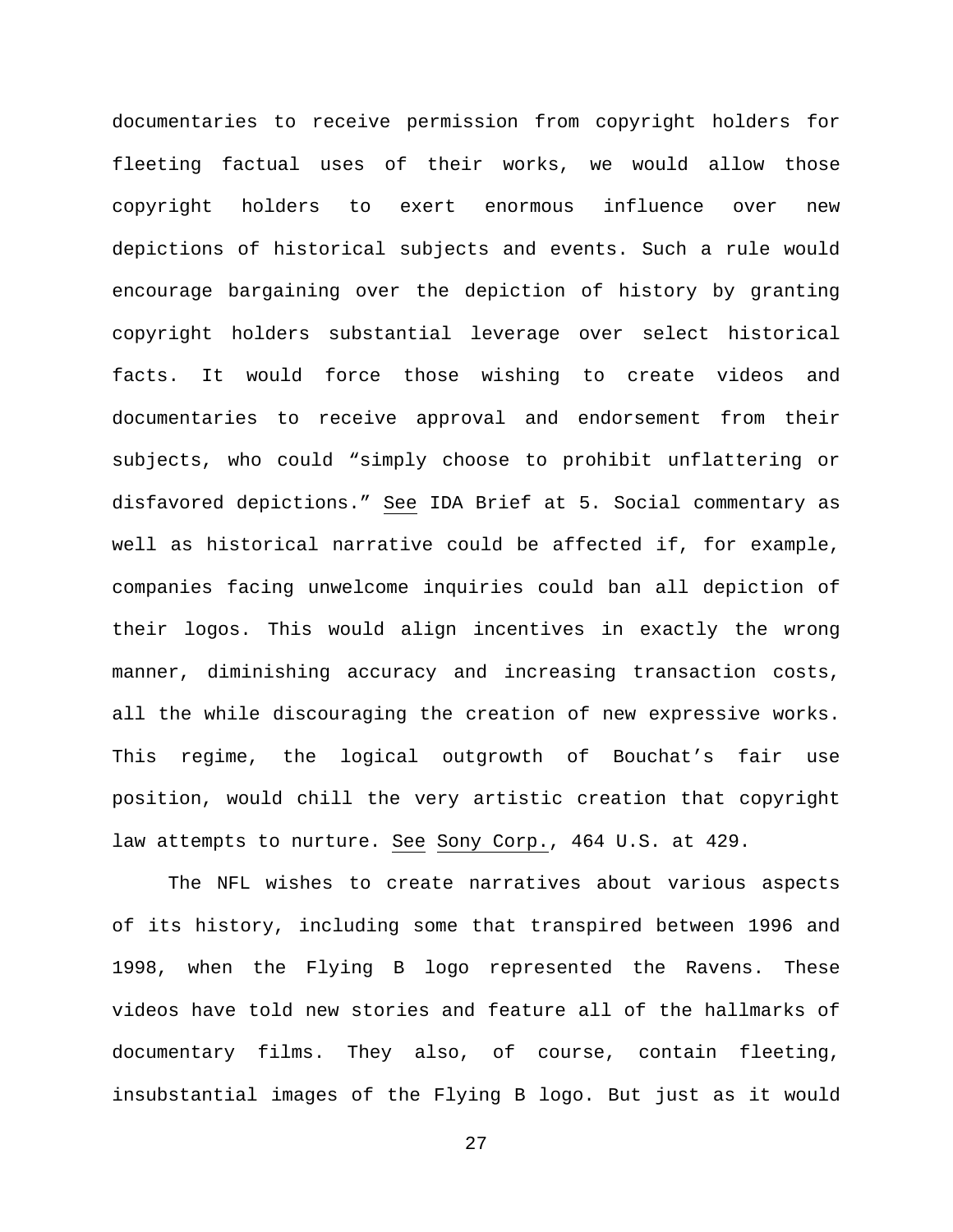have been a terrible shame to prevent Edward Hopper from painting the "Esso" sign in his masterful Portrait of Orleans, so too would it be a mistake to prevent the NFL from using the Flying B logo to create new protected works. See E.S.S. Entm't 2000, Inc. v. Rock Star Videos, Inc., 547 F.3d 1095, 1100 (9th Cir. 2008) (noting that under trademark law, the First Amendment protects those uses that have artistic relevance). The NFL may not arouse sympathies in the way that a revered artist does, but the consequences of this case reach far beyond its facts. Society's interest in ensuring the creation of transformative works incidentally utilizing copyrighted material is legitimate no matter who the defendant may be.

# IV.

Bouchat next challenges the incidental use of the Flying B logo in certain historical displays located on the "Club Level" of the Baltimore Ravens' stadium. The facts of this particular claim are detailed below. For the reasons that follow, we conclude that this particular instance of display also qualifies as a fair use.

#### A.

The club section of the Ravens' stadium occupies the 200 level concourse. The Club Level provides a host of amenities, including, among other things, spacious seating, carpeted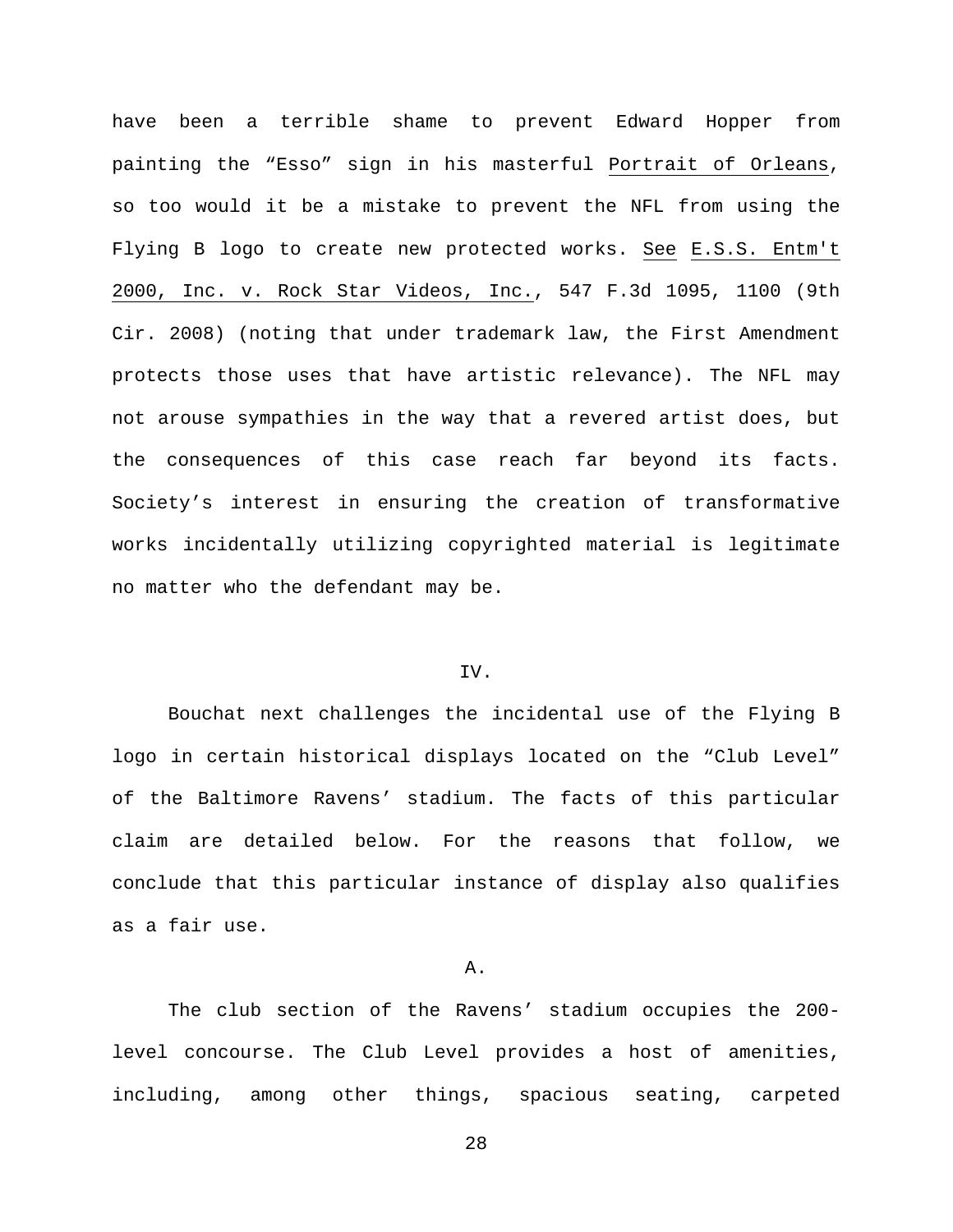floors, refuge from the elements, attractive décor, specialty concessions, and enhanced customer service. The Club Level accommodates over 8,000 people and is accessible only to those who purchase Club Level tickets. These tickets are priced between \$175 and \$355 per game.

The three displays challenged by Bouchat -- a timeline, a highlight reel, and a significant plays exhibit -- are all located on the Club Level. Each addresses a discrete subject matter. Considered together, they cover an impressive span of Baltimore football history. The Flying B logo plays an incidental role in only a fraction of the historical depictions featured in the displays. Overall, the exhibits document more than one hundred years of history preceding the advent of the Flying B logo and many significant historical events post-dating it.

The timeline, which begins with the year 1881, covers those individual years that illustrate important events in the Baltimore football story. For instance, the portion of the exhibit devoted to the year 1959, which surrounds the exit from the women's restroom, states in bold letters "TWO IN A ROW" and includes as a caption "Baltimore repeats as NFL Champions in Baltimore – Again Against Giants." Historical photographs, posters, and further descriptive text round out this component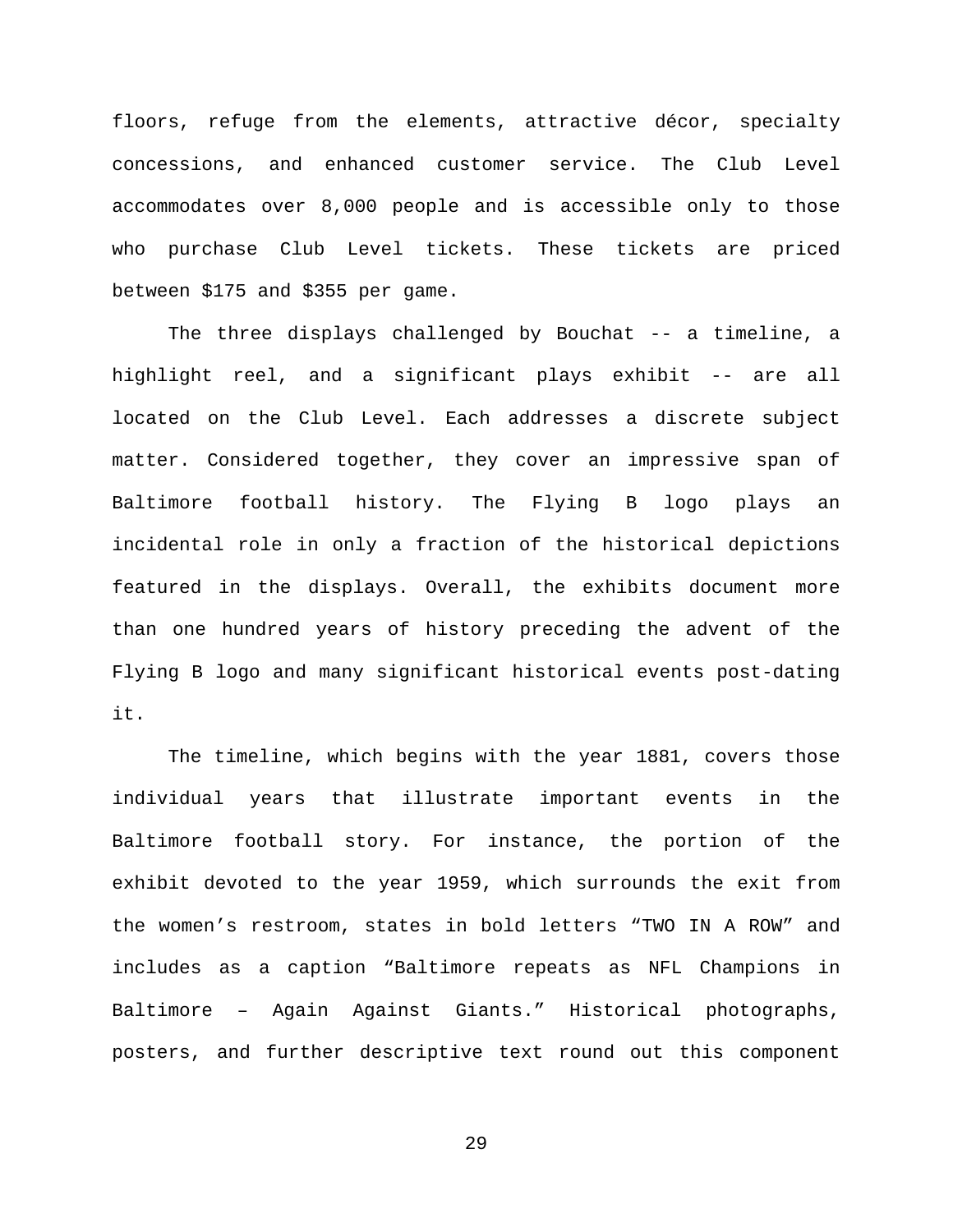of the exhibit, which is generally representative of other years included in the display.

With respect to Bouchat's challenge, the segment for a single year -- 1996 -- features the heading "TOUCHDOWN BALTIMORE" and the caption "NFL Returns to Baltimore." To illustrate this significant event in Baltimore sports history, the display includes, among other things, blown-up reproductions of the inaugural 1996 game-day program and ticket, each of which necessarily bears the Flying B logo. No other year in the extensive timeline display -- which covers the tail-end of the 19th century, the success of the Baltimore Colts, the tenure of the Canadian Football League's Baltimore Stallions, and the more recent history associated with the Ravens -- includes even an incidental depiction of the logo.

The highlight reel similarly includes illustrations of significant moments in Ravens' history. The reel features a series of largely interconnected depictions, located near concession areas, comprised of photographs accompanied by dates and descriptive text. The Flying B logo appears incidentally in several images. For instance, one exhibit includes a picture of a former Ravens player, supplemented by the date "April 19, 1997" and a textual notation which reads, in part, "The Ravens select Peter Boulware with their 1st pick in the 1997 draft (4th overall)." In the photo, the Flying B logo is partially visible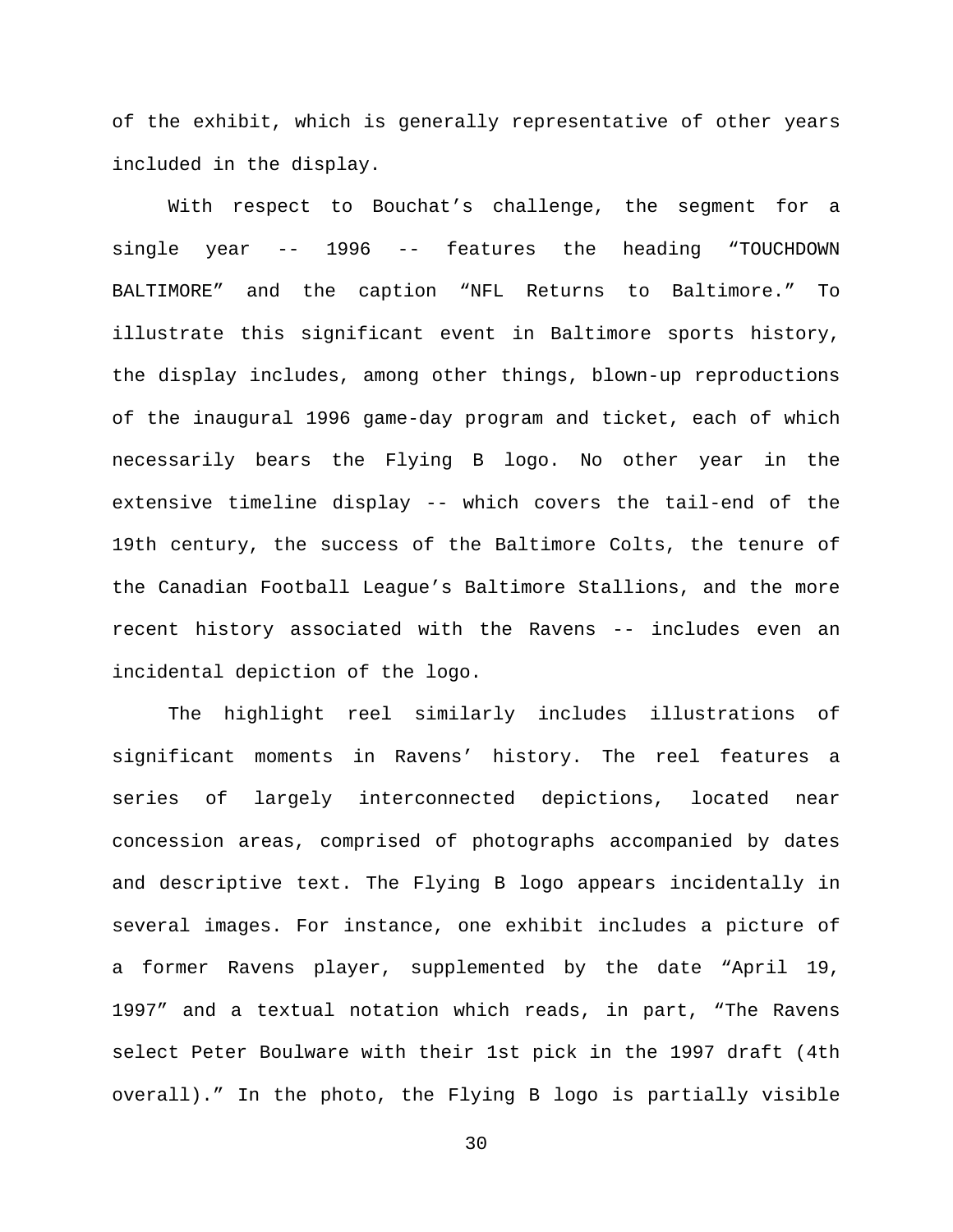on the side of Boulware's helmet. As with the timeline, both the highlight reel and the important plays exhibit -- discussed below -- feature many significant historical depictions where the logo does not appear at all.

The important plays exhibit is structurally analogous to the highlight reel: it comprises photographs, dates, and textual descriptions commemorating significant on-field achievements of Ravens players. The photographs are exhibited independently throughout the Club Level. Bouchat challenges only two individual exhibits, including one that portrays a Ravens player returning a punt. The text accompanying the photograph states, in part: "Wide Receiver Jermaine Lewis ties an NFL Single-Game Record with two punt return Touchdowns (89 yards and 66 yards)." Given the angle of the photo, the Flying B logo is only incompletely visible on the side of Lewis' helmet. The second exhibit, featuring a similar layout, depicts a Ravens quarterback celebrating a touchdown; the Flying B logo also appears on his helmet.

## B.

The district court rejected Bouchat's challenge to the Club Level displays, finding each display of the Flying B justified under the fair use doctrine. Its analysis rested in significant part on this court's decision in Bouchat IV, 619 F.3d 301, which rejected an infringement challenge to a historical display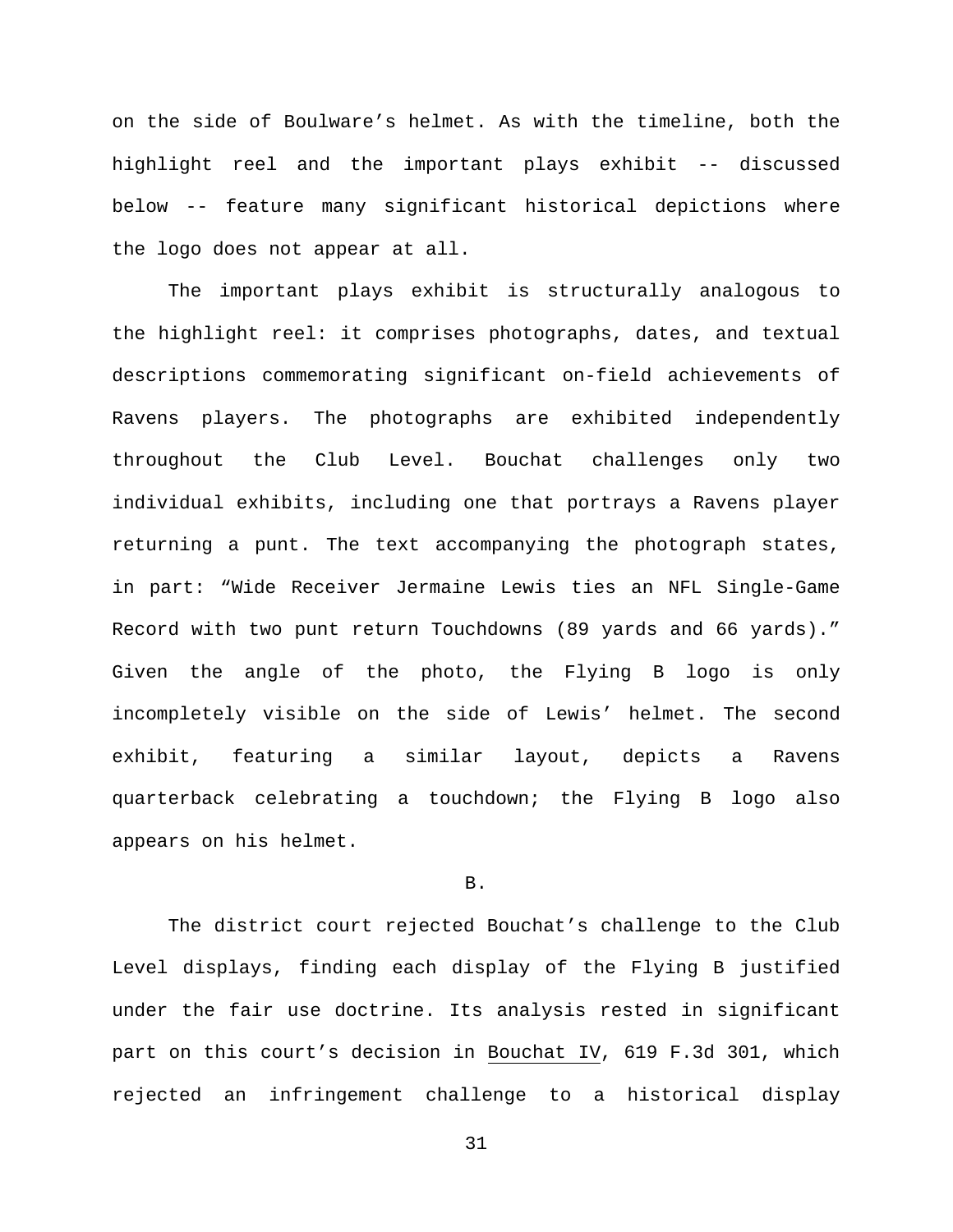located in the lobby of the Ravens' corporate headquarters. That display, like the one at issue here, contained incidental reproductions of the Flying B logo.

1.

As noted above, the first fair use factor -- "the purpose and character of the use,"  $17 \text{ U.S.C.}$  §  $107(1)$  -- can be reduced to two sub-inquiries: whether the new use is transformative, and to what degree it serves a commercial purpose. See Bouchat IV, 619 F.3d at 314. Each of these components is discussed below. As will become apparent, much of our analysis regarding the content of the documentaries discussed earlier is also applicable to Bouchat's display challenge.

The parties, in reliance upon Bouchat IV, exert significant effort debating whether the challenged historical displays are installed in a "museum-like setting." 619 F.3d at 314. We need not resolve this specific dispute, however, in order to conclude that the three types of exhibits at issue here are "transformative." Campbell v. Acuff-Rose Music, Inc., 510 U.S. 569, 579 (1994). As noted, "[t]he use of a copyrighted work need not alter or augment the work to be transformative in nature. Rather, it can be transformative in function or purpose without actually adding to the original work." A.V. ex rel. Vanderhye v. iParadigms, LLC, 562 F.3d 630, 639 (4th Cir. 2009).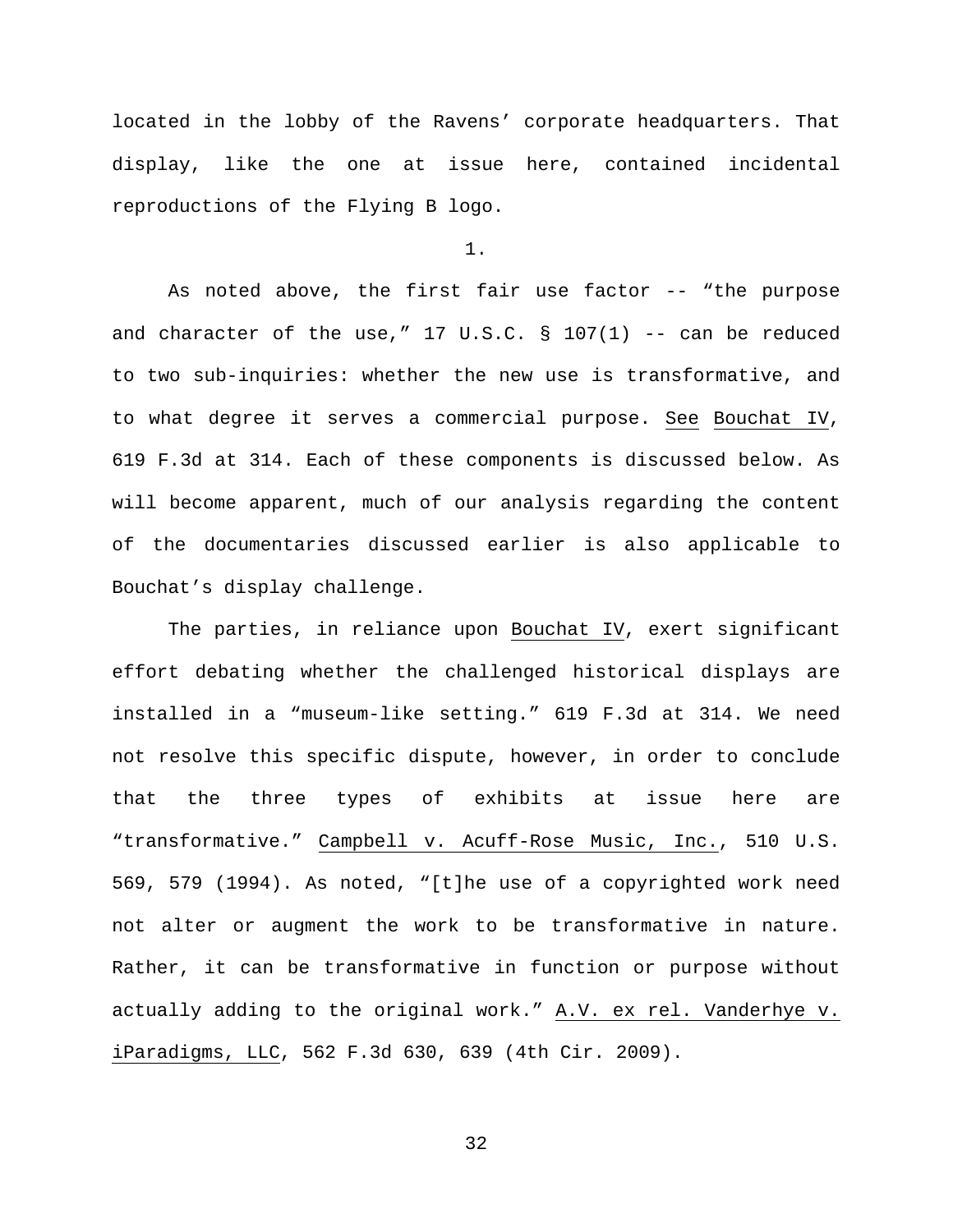Each of the three challenged Club Level displays is intended to chronicle a significant aspect of Ravens' history, including important plays, specific player achievements, and general historical events. Collectively, the displays provide a multi-faceted portrait of the evolution of professional football in Baltimore. The Flying B logo is included merely as an incidental component of this broader historical narrative. See SOFA Entm't, Inc. v. Dodger Prods., 709 F.3d 1273, 1278 (9th Cir. 2013). Its current function as a historical artifact differs significantly from its original function as the team's logo, whereby it represented the Ravens brand, differentiated Ravens players from members of opposing teams, and generally served as the focal point of promotional efforts.

The logo as it is used in the Club Level displays no longer serves these original purposes. Instead, its presence in the various exhibits -- like in the documentaries -- is purely descriptive and designed merely to preserve a specific aspect of Ravens history. See Bouchat IV, 619 F.3d at 314; Elvis Presley Enters., Inc. v. Passport Video, 349 F.3d 622, 629 (9th Cir. 2003) (noting, in the context of an Elvis documentary, that defendant's "use of many of the television clips is transformative because they are cited as historical reference points"), overruled on other grounds as stated in Flexible Lifeline Sys., Inc. v. Precision Lift, Inc., 654 F.3d 989, 995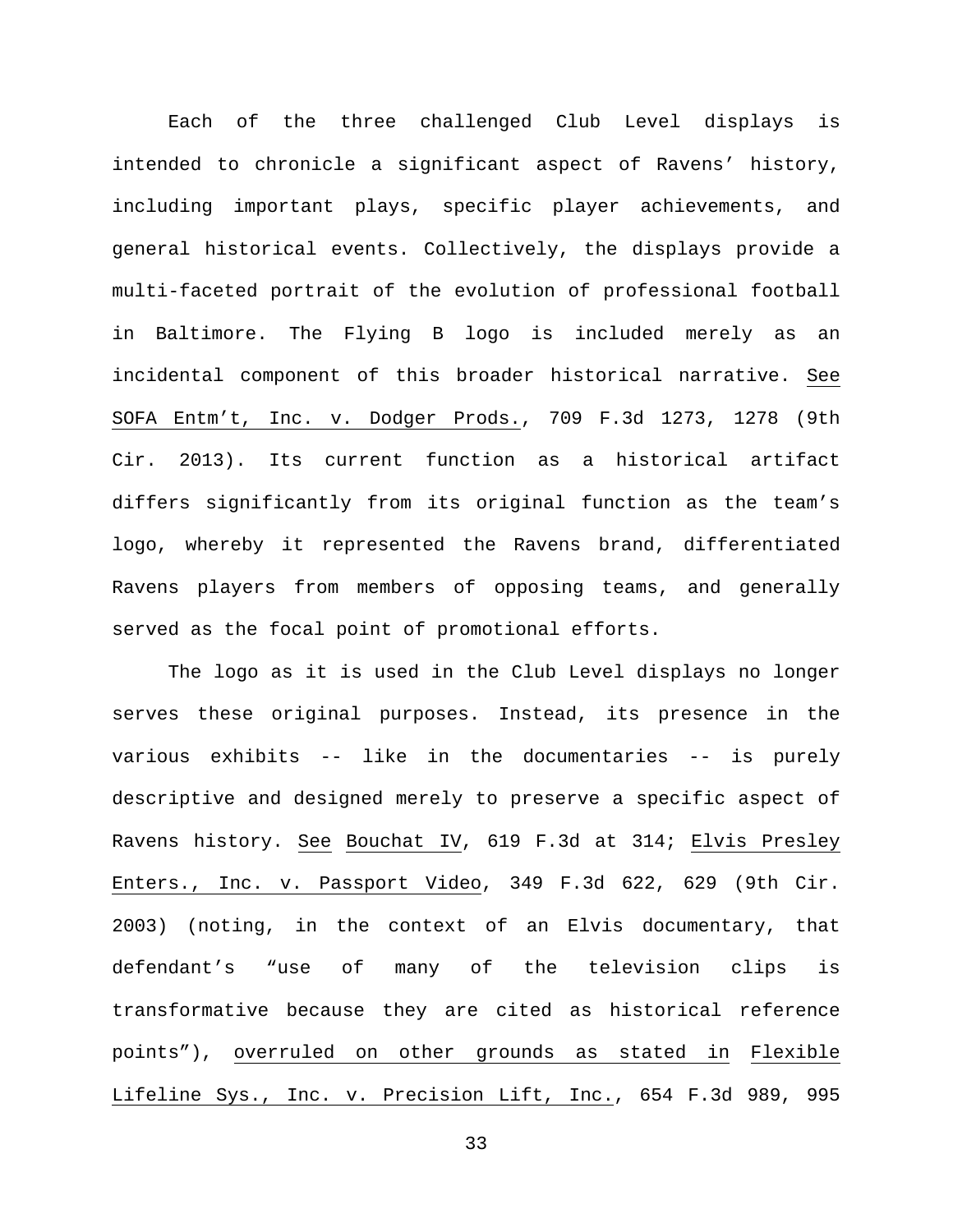(9th Cir. 2011) (per curiam). It is the Raven Profile logo - not the Flying B logo -- that now serves the purpose served by the Flying B logo from 1996 to 1998.

Furthermore, the Flying B logo represents merely a negligible element of the overall exhibition. For instance, the historical timeline chronicles over 100 years of football in Baltimore, but the Flying B logo was used for only three. The Flying B logo is simply absent from large swaths of Baltimore football, and indeed Ravens, history. The logo played no part, for instance, in the decades the Baltimore Colts (and Hall-of-Famer Johnny Unitas) played in the city. And the Ravens' Super Bowl championships were won after the team abandoned the Flying B.

The insignificance of the Flying B logo as a feature of the displays is relevant because "[t]he extent to which unlicensed material is used in the challenged work can be a factor in determining whether a [defendant's] use of original materials has been sufficiently transformative to constitute fair use." Bill Graham Archives v. Dorling Kindersley Ltd., 448 F.3d 605, 611 (2d Cir. 2006); Campbell, 510 U.S. at 587. The logo's comparative insignificance as an element of the three displays thus confirms their transformative quality, and militates in favor of a finding of fair use.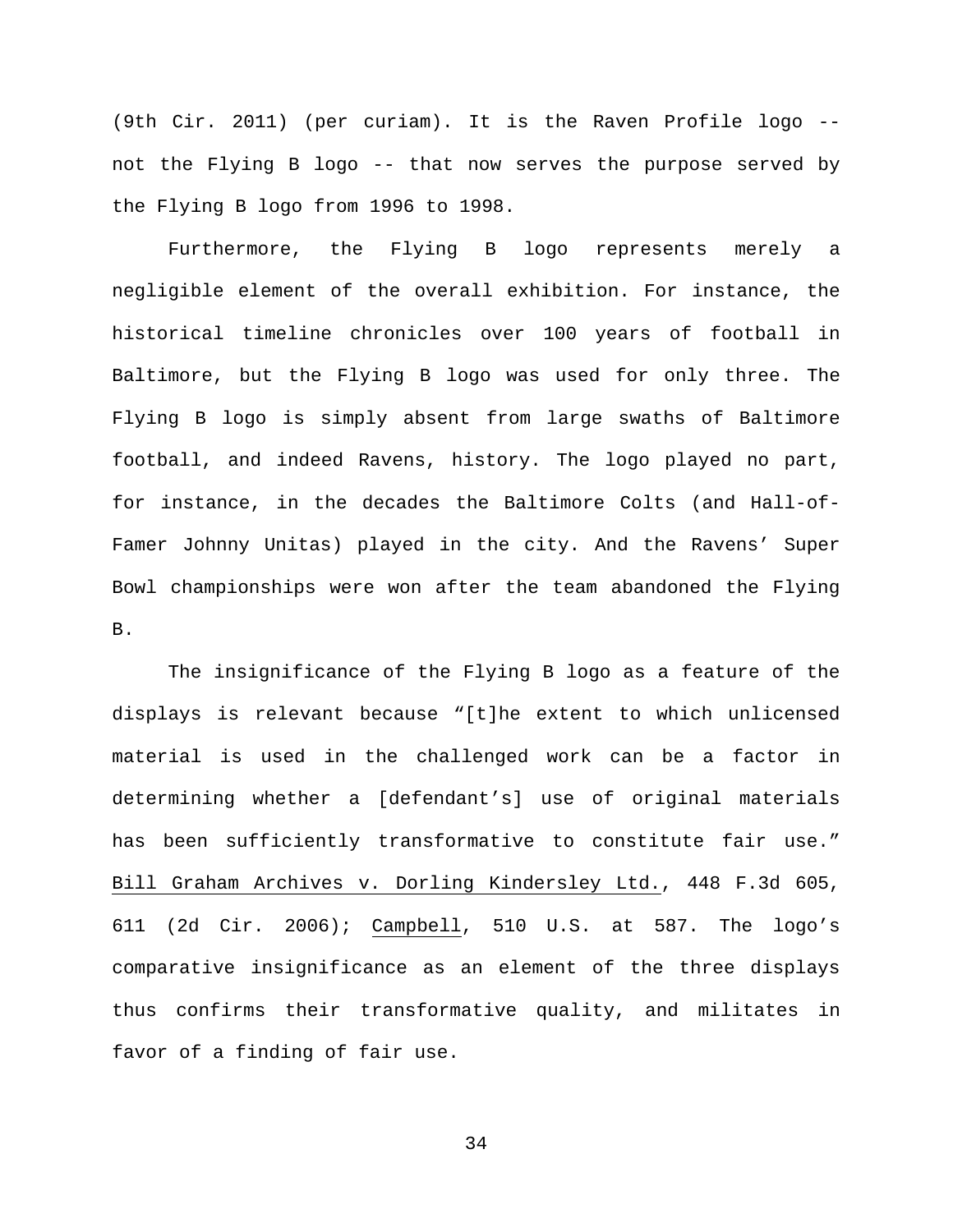The first factor inquiry also involves determining whether the allegedly fair use is commercial in nature. This determination does not, however, require "a clear-cut choice between two polar characterizations, 'commercial' and 'nonprofit.'" Maxtone-Graham v. Burtchaell, 803 F.2d 1253, 1262 (2d Cir. 1986). Instead, "[t]he commercial nature of a use is a matter of degree, not an absolute." Id. As noted above, it is important not to over-emphasize this aspect of the inquiry when the use is transformative. Campbell, 510 U.S. at 579.

The Bouchat IV court relied heavily on the fact that the lobby housing the allegedly infringing images was open to the general public free of charge. 619 F.3d at 314. Clearly, in that case, the displays had at most an attenuated commercial purpose: the lobby's décor was not intended to induce a particular purchase or to effectuate a commercial transaction, but rather to stimulate general community support for the team. While the patrons of the Club Level and the members of the public present in the lobby of team headquarters are obviously not equivalent, we do not believe the difference is dispositive. The Club Level displays, like those in the lobby, produce what is essentially an atmospheric effect. They are a negligible, fringe benefit of club membership. The gourmet food, shelter from the elements, and view of the game -- not some miniscule aspect of the wall

2.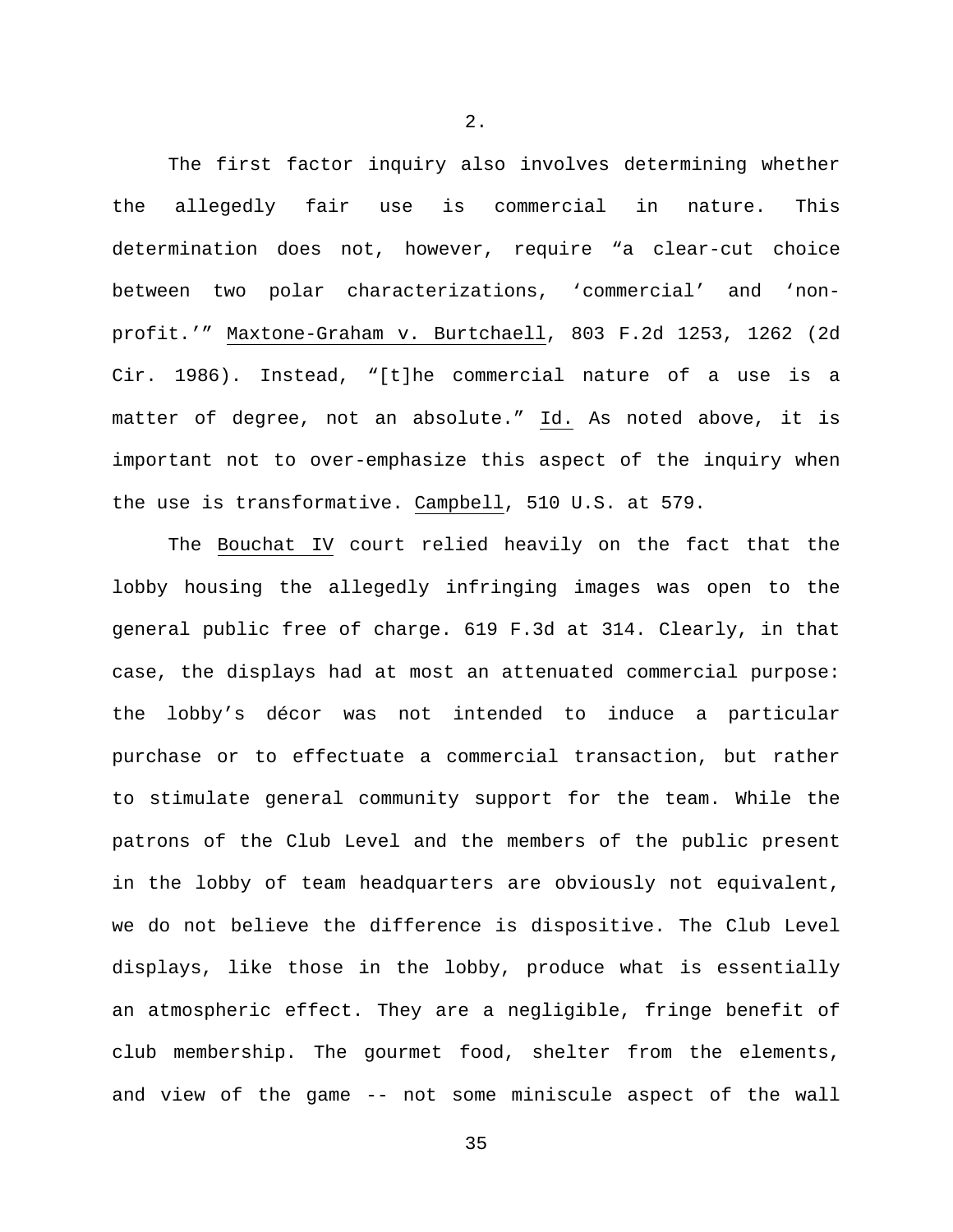decor -- provide the primary motivators for purchasing a Club Level ticket. See J.A. 194 (district court fact-finding) ("[T]he static picture displays are not any meaningful part of the incentive for a patron to buy a game ticket.").

The commercial character of defendant's use becomes even more attenuated when one considers that the logo itself -- not the exhibits in general -- technically represents the proper focus of analysis. No one is putting down hundreds of dollars to see the Flying B logo. The Ravens are "not gaining direct or immediate commercial advantage from" any logo display at issue here -- "i.e., [the team's] profits, revenues, and overall commercial performance [are] not tied to" the use. Bouchat IV, 619 F.3d at 314 (internal quotation marks omitted). This is manifestly not a case where "the copier directly and exclusively acquires conspicuous financial rewards from its use of the copyrighted material." Am. Geophysical Union, 60 F.3d at 923.

Furthermore, the use of a logo as an incidental element in a historical exhibit is simply not the type of commercial use frowned upon by § 107. If Baltimore's football history is to be accurately depicted, some incidental reproduction of the logo would seem almost unavoidable. The mere use of a logo in a profit-making venture, however, is quite different from its commercial exploitation. Fair use, as its name suggests, is a matter of degree. And "the degree to which the new user exploits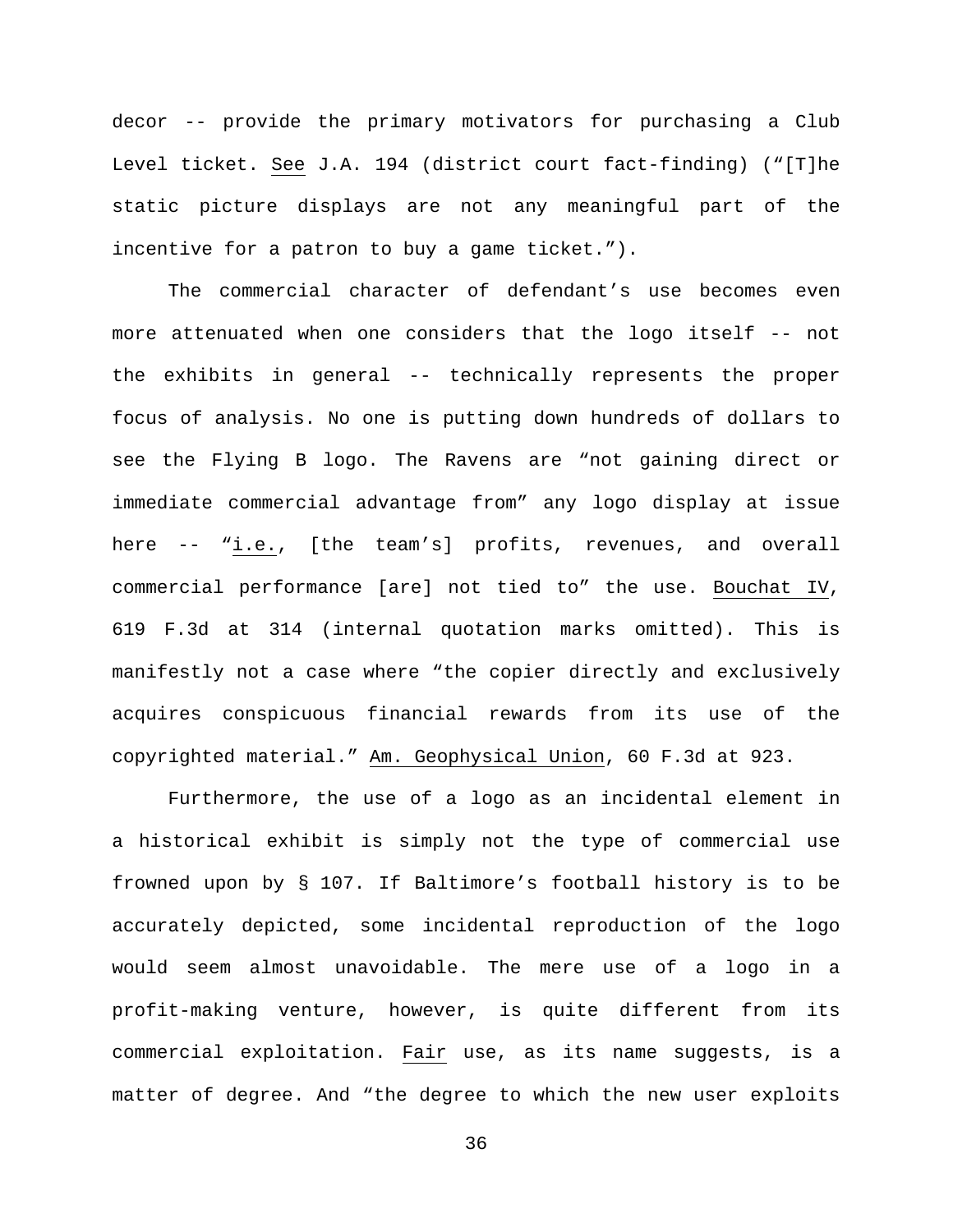the copyright for commercial gain -- as opposed to incidental use as part of a commercial enterprise" -- is what is significant. See Elvis Presley Enters., Inc., 349 F.3d at 627. Here, the displays include incidental depictions of the Flying B logo merely to "enrich the presentation of the cultural history of the [Ravens], not to exploit copyrighted artwork for commercial gain." Bill Graham Archives, 448 F.3d at 611. Consequently, whether viewed from the standpoint of the Club Level displays' transformative character or from the standpoint of whether they serve a commercial purpose, the first factor cuts decidedly in favor of fair use.

## 3.

The remaining fair use criteria do not alter the implications of the first. The second factor concerns "the nature of the copyrighted work." 17 U.S.C. § 107(2). "The law generally recognizes a greater need to disseminate factual works" than creative ones. Harper & Row, Publishers, Inc. v. Nation Enters., 471 U.S. 539, 563 (1985). Here, the logo is displayed for its historical significance rather than its intrinsic creative worth. Bill Graham Archives, 448 F.3d at 612- 13. As in the documentary context, this factor is thus of no assistance to Bouchat.

The third factor centers on "the amount and substantiality of the portion used in relation to the copyrighted work as a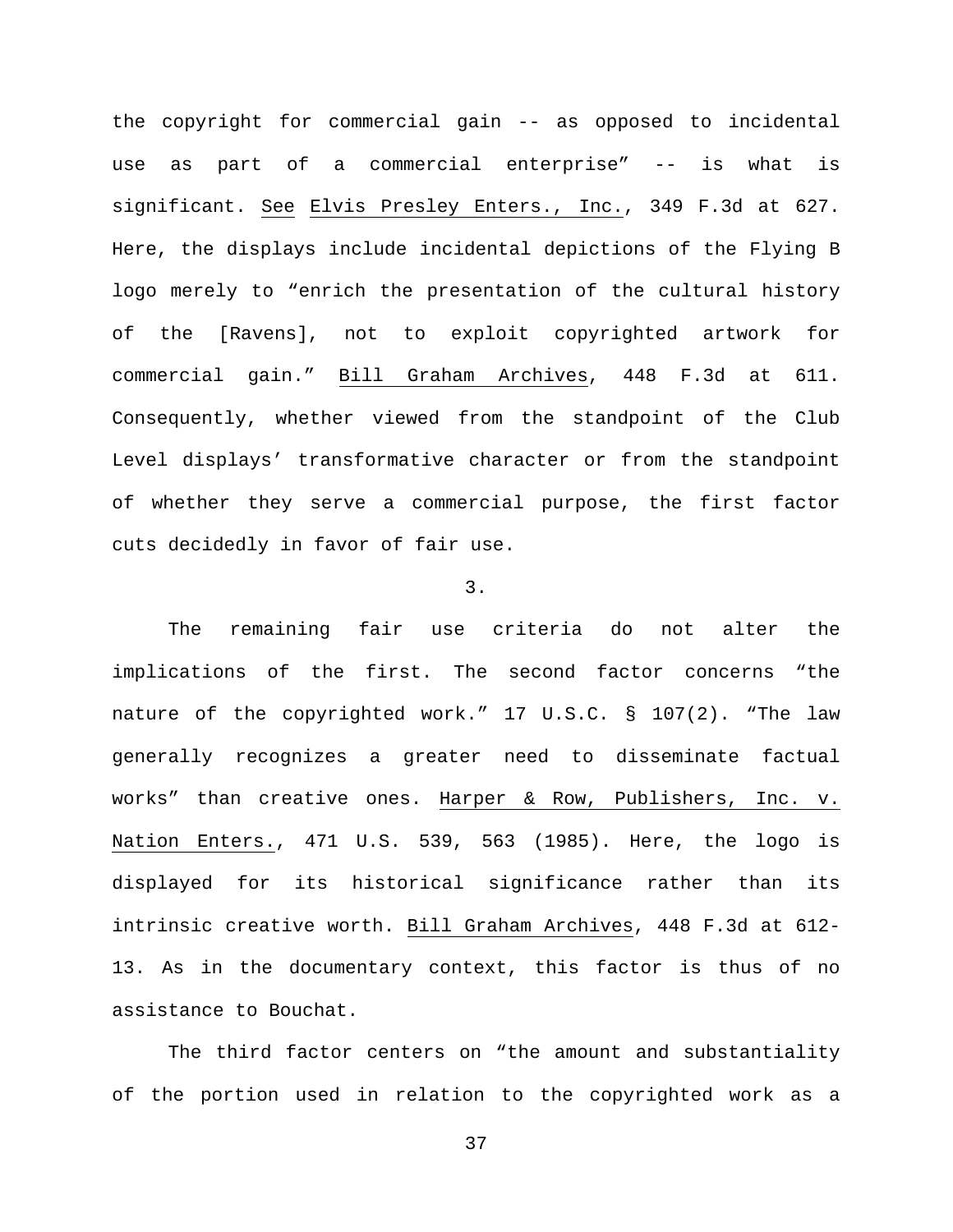whole." 17 U.S.C. § 107(3). If the second user reproduces only the amount necessary to achieve a valid end, this factor will favor neither party. Elvis Presley Enters., Inc., 349 F.3d at 630. Here, "in order to fulfill the legitimate transformative purpose" of depicting important moments in Baltimore football history, defendant had no choice but to include the Flying B logo in its entirety as an incidental component of the challenged exhibits. Bouchat IV, 619 F.3d at 315. It is hard to see frankly how the use of one-third or two-thirds of the logo is even practical or makes any sense. Thus, as in Bouchat IV, we find this factor also of no help to plaintiff.

The fourth factor requires an assessment of "the effect of the use upon the potential market for or value of the copyrighted work." 17 U.S.C. § 107(4). As noted above, we must "determine whether the defendants' [use of the logo] would materially impair the marketability of the work and whether it would act as a market substitute for it." Bond v. Blum, 317 F.3d 385, 396 (4th Cir. 2003). When defendant's use is transformative, market substitution (and the resulting market harm to plaintiff) is less likely. Campbell, 510 U.S. at 591. Here, the incidental reproduction of the Flying B logo in the Club Level historical displays serves a different market function than does the logo standing alone. The new use -- which is both transformative and only minimally commercial -- does not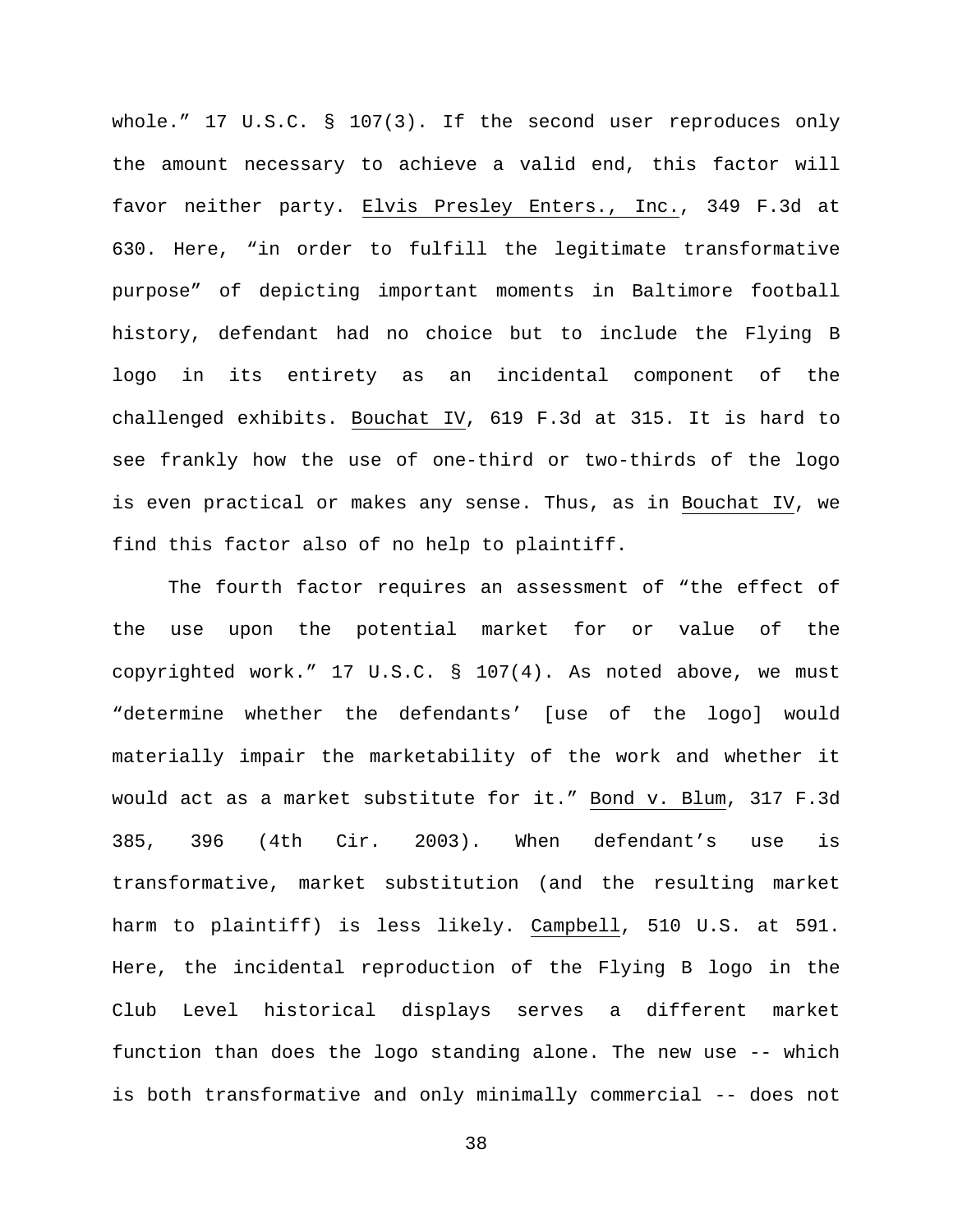supplant or substitute for the original. See Vanderhye, 562 F.3d at 643; J.A. 196. Finally, we reiterate that although the district court made no findings regarding the existence of a licensing market for historical logos, J.A. 196, findings in Bouchat's favor on this point would be insufficient to overcome the substantial weight of the first three factors. Once again, given the absence of market data, we conclude that this factor standing alone is neutral.

The criteria enumerated in § 107, in the aggregate, thus militate in favor of a finding of fair use. This conclusion is reinforced by broader expressive considerations similar to those articulated in our analysis of the challenged documentaries. Fair use, as a crucial "First Amendment safeguard[]," is an important tool in ensuring that an originator's rights are not expanded unjustifiably at the subsequent expense of free expression. Eldred v. Ashcroft, 537 U.S. 186, 220 (2003). Our holding that the displays constitute a fair use of the Flying B logo preserves these fundamental First Amendment interests.

V.

Our rejection of Bouchat's challenge to the incidental uses of the Flying B logo provides no support for a fair use defense where the alleged infringer exploits a protected work for profit based on its intrinsic expressive value. That scenario, however,